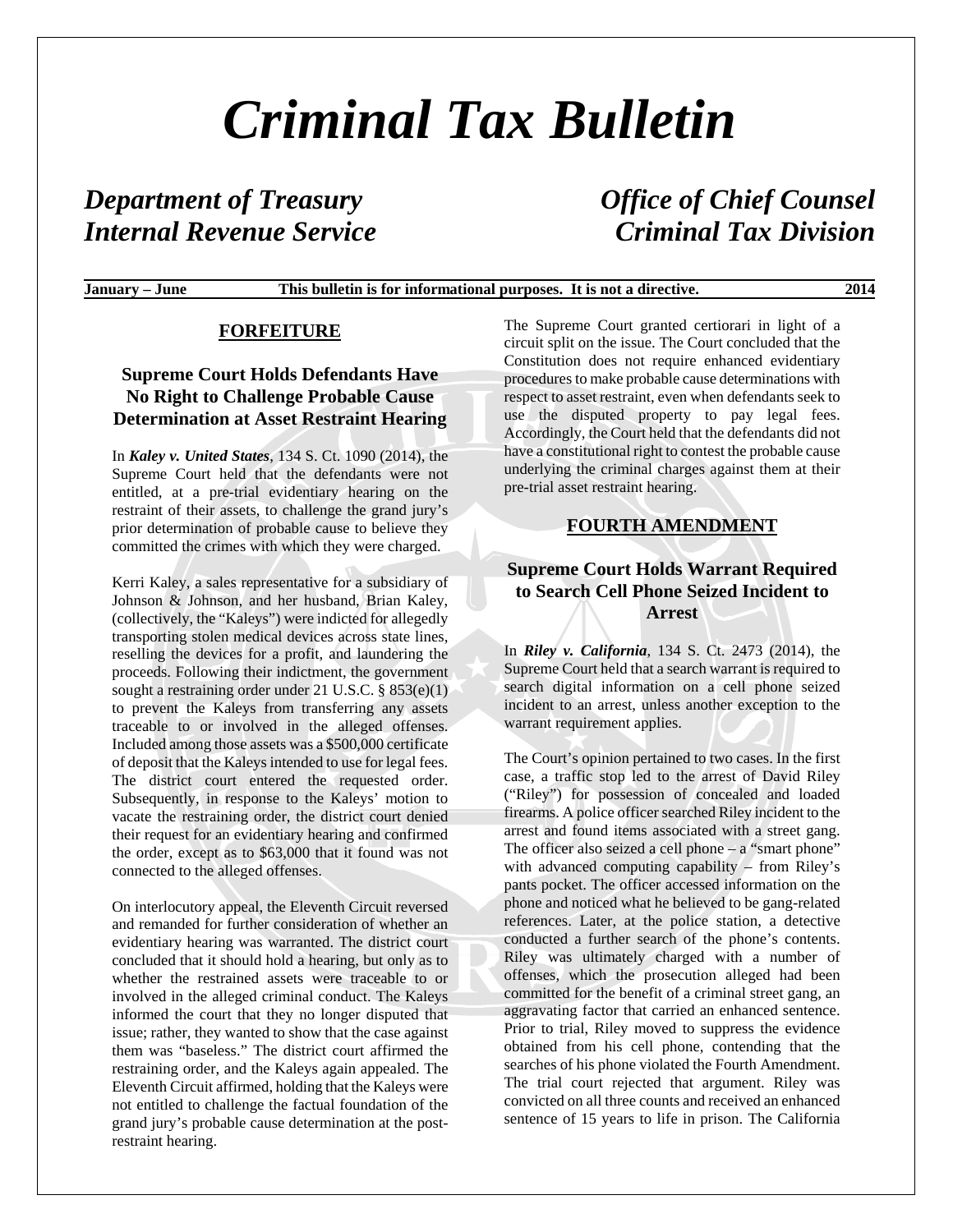Court of Appeal affirmed, and the California Supreme Court denied Riley's petition for review.

In the second case, a police officer observed Brima Wurie ("Wurie") make an apparent drug sale. Wurie was arrested and taken to the police station, where two cell phones were seized from his person. One of the phones – a "flip phone" with a smaller range of features than a smart phone – was repeatedly receiving calls from a source identified as "my house" on the phone's external screen. The officers opened the phone and saw a photograph of a woman. They accessed the phone's call log, and determined the phone number associated with the "my house" label, which they traced to an apartment building. When the officers went to the building, they saw Wurie's name on a mailbox and observed through a window a woman who resembled the woman in the photograph on Wurie's phone. They secured the apartment while obtaining a search warrant and, upon executing the warrant, seized narcotics, drug paraphernalia, a firearm, ammunition, and cash. Wurie was charged with a number of drug and firearms offenses. He moved to suppress the evidence obtained from the search of the apartment, arguing that it was the fruit of an unconstitutional search of his cell phone. The district court denied the motion. Wurie was convicted on all three counts and sentenced to 262 months in prison. The First Circuit reversed the denial of Wurie's motion to suppress and vacated two of his convictions.

The Supreme Court granted certiorari in both cases to address the question of whether the exception to the warrant requirement for searches incident to arrest encompasses searches of data on a cell phone found on the arrestee's person. The Court reasoned, on the one hand, that the government does not have a strong interest in warrantless searches of cell phones, because the risk of harm to officers or destruction of evidence is not present in a search of digital data. To the extent that remote erasure of the data is a concern, the court stated that such erasure could be prevented by turning the phone off, removing its battery, or placing it in an enclosure. On the other hand, the Court observed that there are significant privacy interests at stake in the search of a cell phone, which may contain vast quantities of different types of personal information. Accordingly, the Court held that officers must generally secure a warrant before searching a cell phone incident to an arrest. The Court noted, however, that other casespecific exceptions, such as the exception for exigent circumstances, may still justify a warrantless search of a particular cell phone.

# **Supreme Court Holds One Resident's Consent to a Search of Jointly-Occupied Premises Is Sufficient if Objecting Resident is Absent**

In *Fernandez v. California*, 134 S. Ct. 1126 (2014), the Supreme Court held that consent by one resident of jointly-occupied premises was sufficient to justify a warrantless search when the other resident, who objected to the search, was absent due to a lawful arrest.

In October 2009, Walter Fernandez ("Fernandez") threatened Abel Lopez ("Lopez") with a knife, stating that Lopez was in gang-controlled territory. When Lopez tried to flee, Fernandez whistled, and four other men appeared, attacking and robbing Lopez. A police dispatch reported the incident, and two police officers drove to an alley frequented by the gang. There they observed a person run into a building and heard screams. The officers knocked on the door of the apartment from which the screams had been heard. Roxanne Rojas ("Rojas") answered the door. She was holding a baby and appeared to be crying, and the officers noticed signs that she had been injured. After one of the officers asked Rojas to step out of the apartment so that he could conduct a protective sweep, Fernandez appeared at the door and said the police had no right to enter the apartment. Suspecting that Fernandez had assaulted Rojas, the officers removed him from the apartment and placed him under arrest. Lopez identified Fernandez as his initial attacker, and Fernandez was arrested. Approximately one hour later, one of the officers returned to the apartment and informed Rojas of Fernandez' arrest. The officer requested and received both oral and written consent from Rojas to search the apartment, where the police found gang paraphernalia, a knife, ammunition, and a sawed-off shotgun.

Fernandez was charged with robbery, infliction of corporal injury, and several firearm and ammunition violations. Before trial, he moved to suppress the evidence found in the apartment, but the court denied the motion. Fernandez then pleaded nolo contendere to the firearms and ammunition charges. He was convicted on the remaining counts and sentenced to 14 years' imprisonment. The California Court of Appeal affirmed, holding that Fernandez's suppression motion had been properly denied, and the California Supreme Court denied his petition for review.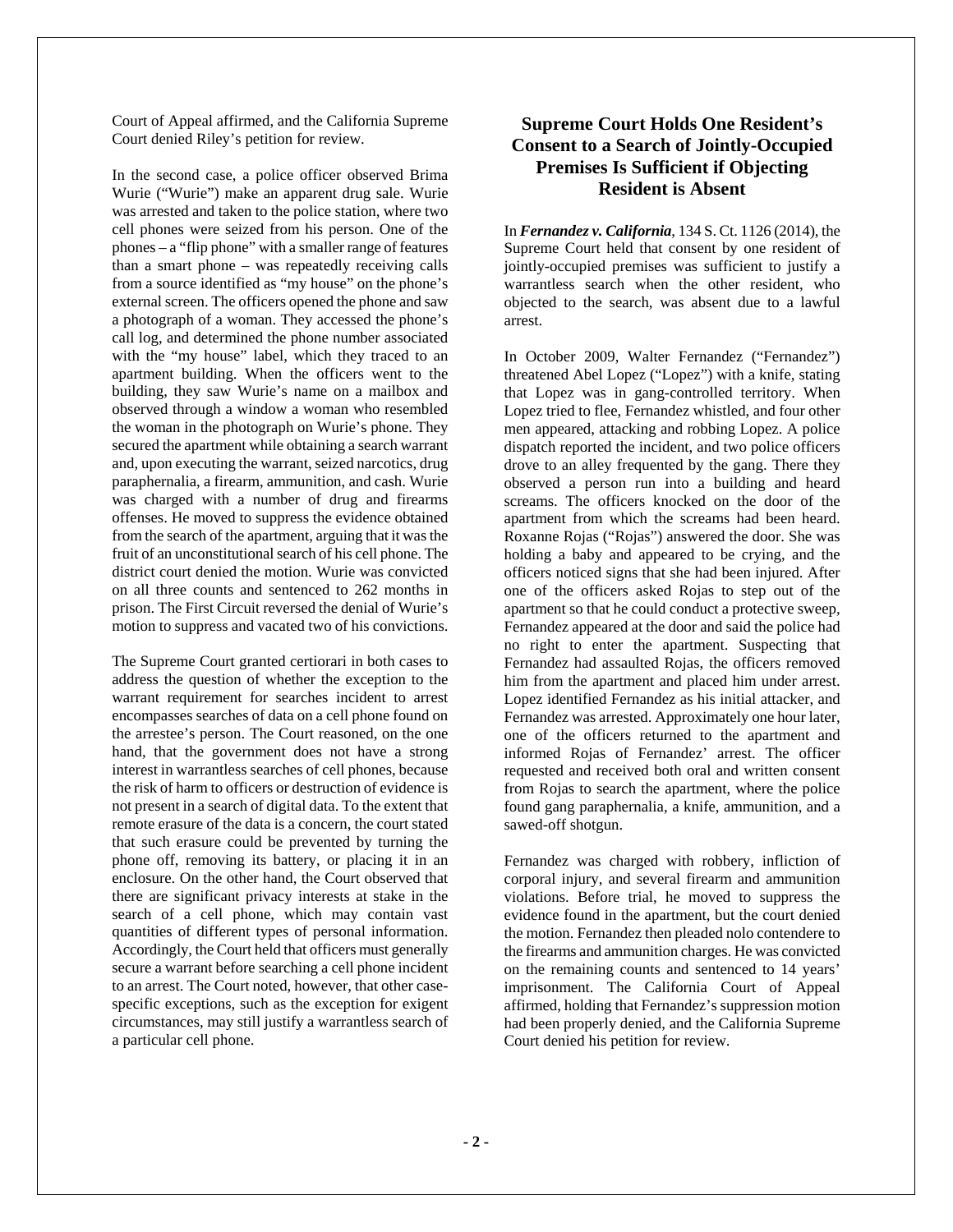On certiorari, the Supreme Court noted that although a warrant is generally required for the search of a home. consent searches are constitutionally permissible. Further, the Court remarked that consent by one resident of jointly occupied premises is generally sufficient to justify a warrantless search. The Court acknowledged that it had previously recognized a narrow exception to this rule in *Georgia v. Randolph,* 547 U.S. 103 (2006). In *Randolph*, the Court held that the consent of one occupant is insufficient when another occupant is present and objects to the search. Here, the Court concluded that the *Randolph* exception did not apply because Fernandez was not present at the time Rojas consented, and the police had reasonable grounds for removing Fernandez from the apartment.

# **Second Circuit Holds Retention of Non-Responsive Computer Records for Use in Future Investigation Was Fourth Amendment Violation**

In *United States v. Ganias,* No. 12-240-cr, 2014 WL 2722618 (2d Cir. June 17, 2014), the Second Circuit held that the government violated the defendant's Fourth Amendment rights by indefinitely retaining nonresponsive computer records seized during the execution of a warrant, and using those records in a future investigation.

Stavros Ganias ("Ganias") owned and operated an accounting business. His clients included Industrial Property Management ("IPM"), a business that was hired by the Army to provide maintenance and security services. In 2003, the Criminal Investigative Command of the Army began investigating IPM for improper conduct, including stealing materials and false billing. As part of the investigation, the Army obtained a warrant to search Ganias' office. During the search, Army computer specialists imaged the entire hard drives of Ganias' three computers, which included files beyond the scope of the warrant. The data was subsequently copied onto two sets of 19 DVDs, which were maintained as evidence. The Army also seized paper documents during the search, which revealed suspicious payments by IPM. This discovery led the Army to invite the IRS to join its investigation.

Subsequently, IRS review of paper documents from Ganias' office, as well as bank records obtained by subpoena, led to the expansion of the investigation to include possible tax violations. In February 2006, having discovered indications that Ganias might have been underreporting his own income, the government asked Ganias for permission to access certain of his

personal files contained on the DVDs of his computer records. When Ganias did not respond, the government obtained a new warrant to search the preserved images of Ganias' personal financial records, which had been in the government's possession for almost two-and-ahalf years. Ganias was ultimately tried and convicted of tax evasion with respect to his personal taxes, and was sentenced to 24 months' imprisonment.

On appeal, the Second Circuit opined that the retention of the non-responsive computer images constituted a warrantless seizure of Ganias' personal files because the government kept the files in its possession "indefinitely" while developing probable cause to search them. The court held that these actions were unreasonable and violated Ganias' Fourth Amendment rights. In addition, the court concluded that the exclusionary rule applied because the government failed to establish it had acted in good faith.

#### **Eleventh Circuit Holds Search Warrant Required for Cell Site Location Data**

In *United States v. Davis*, No. 12-12928, 2014 WL 2599917 (11th Cir. June 11, 2014), the Eleventh Circuit held that the government may not obtain a subscriber's cell site location information from a cell phone service provider without a warrant.

On February 18, 2011, a federal grand jury indicted Quartavius Davis ("Davis") and others for violations of the Hobbs Act and possession of a firearm in furtherance of a crime of violence. Before and during the trial, Davis moved to suppress cell site location information that the government had obtained from third-party cell phone providers without a warrant, pursuant to a court order issued under the Stored Communications Act ("SCA"), 18 U.S.C. §§ 2703(c) and (d). The district court denied the motions. Davis was convicted on all counts and sentenced to 1,941 months' imprisonment.

On appeal, the Eleventh Circuit acknowledged that the SCA allows the government to obtain subscribers' records from providers of electronic communications pursuant to a court order, without a showing of probable cause. Relying in part on the Supreme Court's opinion in *United States v. Jones*, 132 S. Ct. 945 (2012), however, the court concluded that the government's use of a court order to obtain Davis' cell site location data violated the Fourth Amendment. Although *Jones* involved location data generated by a GPS tracking device attached to an automobile, rather than cell site location data, the Eleventh Circuit found the *Jones* opinion relevant because it demonstrated that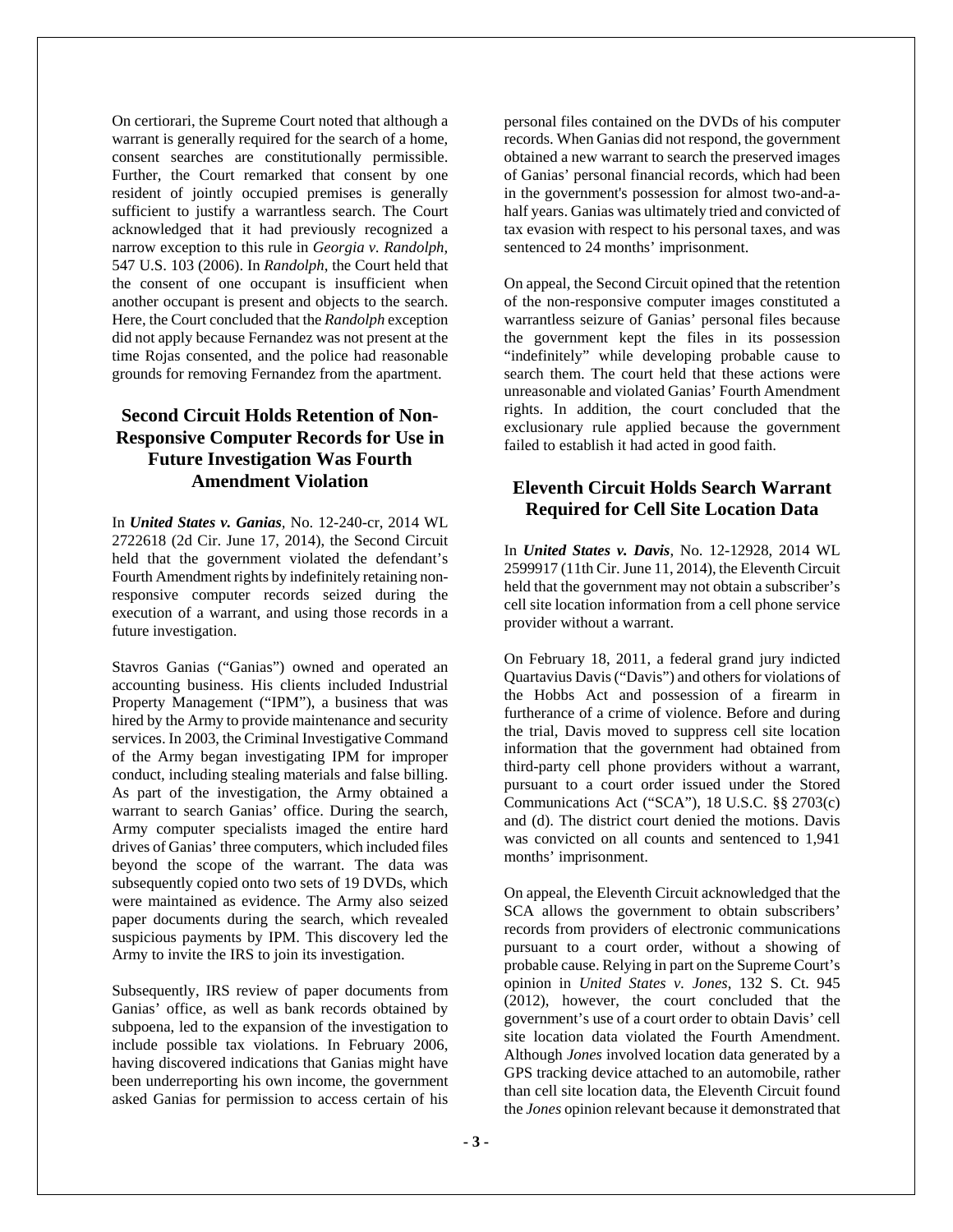electronically transmitted location information may be protected by the Fourth Amendment. In *Jones,* because law enforcement agents committed a trespass against the defendant's effects when they placed the GPS device on his car, the Supreme Court did not reach the question of whether the defendant's reasonable expectation of privacy had been violated. In this case, by contrast, there was no physical trespass. However, the Eleventh Circuit interpreted *Jones* as indicating that the privacy theory of the Fourth Amendment governs the search and seizure of electronic information in the absence of trespass.

The court of appeals explained that a cell phone, unlike an automobile, can accompany its owner anywhere. Thus, the exposure of the cell site location information may convert what would otherwise be a private event into a public one. The court added that when one's whereabouts are not public, one may have a reasonable expectation of privacy in those whereabouts. In this case, even though the cell site location information did not pinpoint Davis' exact location, the court noted that it was sufficiently specific to place him at the crime scenes. Therefore, the court held that the cell site location information was within Davis' reasonable expectation of privacy, and that obtaining that data without a warrant was a violation of his Fourth Amendment rights. Nevertheless, the court concluded that the denial of Davis' motions to suppress did not constitute reversible error, because the good faith exception to the exclusionary rule applied.

# **Tenth Circuit Holds Passenger in Vehicle Lacks Standing to Challenge Warrantless Use of GPS Tracking Device**

In *United States v. Davis*, 750 F.3d 1186 (10th Cir. 2014), the Tenth Circuit held that a passenger in a vehicle lacked standing to challenge a traffic stop predicated on information obtained through the warrantless attachment of a GPS tracking device to the vehicle.

On March 1, 2011, in the course of investigating armed robberies around Kansas City, Kansas, FBI agents obtained a search warrant to track the GPS signal emitted by the cell phone of Abasi S. Baker ("Baker"). The next day, without obtaining a warrant, the agents installed a GPS tracking device on the rear bumper of a parked car owned by Baker's girlfriend. An agent subsequently received emails relaying GPS coordinates from the car and Baker's phone, which placed the car and phone near a RadioShack that had just been robbed. Using a combination of GPS coordinates from the car

and phone, visual observations, and knowledge that Baker resided in the area, agents were able to locate and stop the car, which contained Baker and his passenger, Mark R. Davis ("Davis"). The agents arrested the two men. In the car, they found clothing matching the description of the robbers, a gun, and a bag containing approximately the amount of cash that had been stolen. Baker and Davis were charged with robbery and firearms offenses and were tried separately.

At trial, Davis moved to suppress the evidence found in the car, arguing that, under the subsequently-decided case of *United States v. Jones*, 132 S. Ct. 945 (2012), the warrantless attachment and use of the GPS device to locate the car violated the Fourth Amendment, and the evidence seized was "fruit of the poisonous tree." The district court denied Davis' motion, and he was convicted of robbery, 18 U.S.C. § 1951, use of a firearm during a robbery, 18 U.S.C. § 924(c), and being a felon in possession of a firearm, 18 U.S.C. § 922(g). He was sentenced to 360 months' imprisonment.

On appeal, the Tenth Circuit noted that under *Jones,* the attachment of a GPS device to a car, and the subsequent use of that device to monitor the car's movements, is a search, and installing such a device without a warrant potentially violates the Fourth Amendment. The court held, however, that because Davis did not own or regularly drive the car to which the GPS device was attached, he lacked a sufficient Fourth Amendment interest to challenge the evidence derived from the warrantless search. Partly on this basis, the appellate court affirmed Davis' conviction.

# **Sixth Circuit Holds Good-Faith Exception to Exclusionary Rule Applies to Warrantless Use of GPS**

In *United States v. Fisher*, 745 F.3d 200 (6th Cir. 2014), the Sixth Circuit held that evidence obtained as a result of the warrantless attachment of a GPS tracking device to the defendant's vehicle was admissible under the good-faith exception to the exclusionary rule.

In May of 2010, the U.S. Drug Enforcement Administration and members of a Michigan narcotics enforcement team received information from a confidential informant that Brian Scott Fisher ("Fisher") was involved in the sale of cocaine. The informant revealed that Fisher was planning to drive to Lansing, Michigan to obtain a shipment of drugs. Without obtaining a warrant, police attached a GPS device to Fisher's car. Relying on a combination of GPS monitoring and physical surveillance, the police confirmed that Fisher traveled to Lansing and later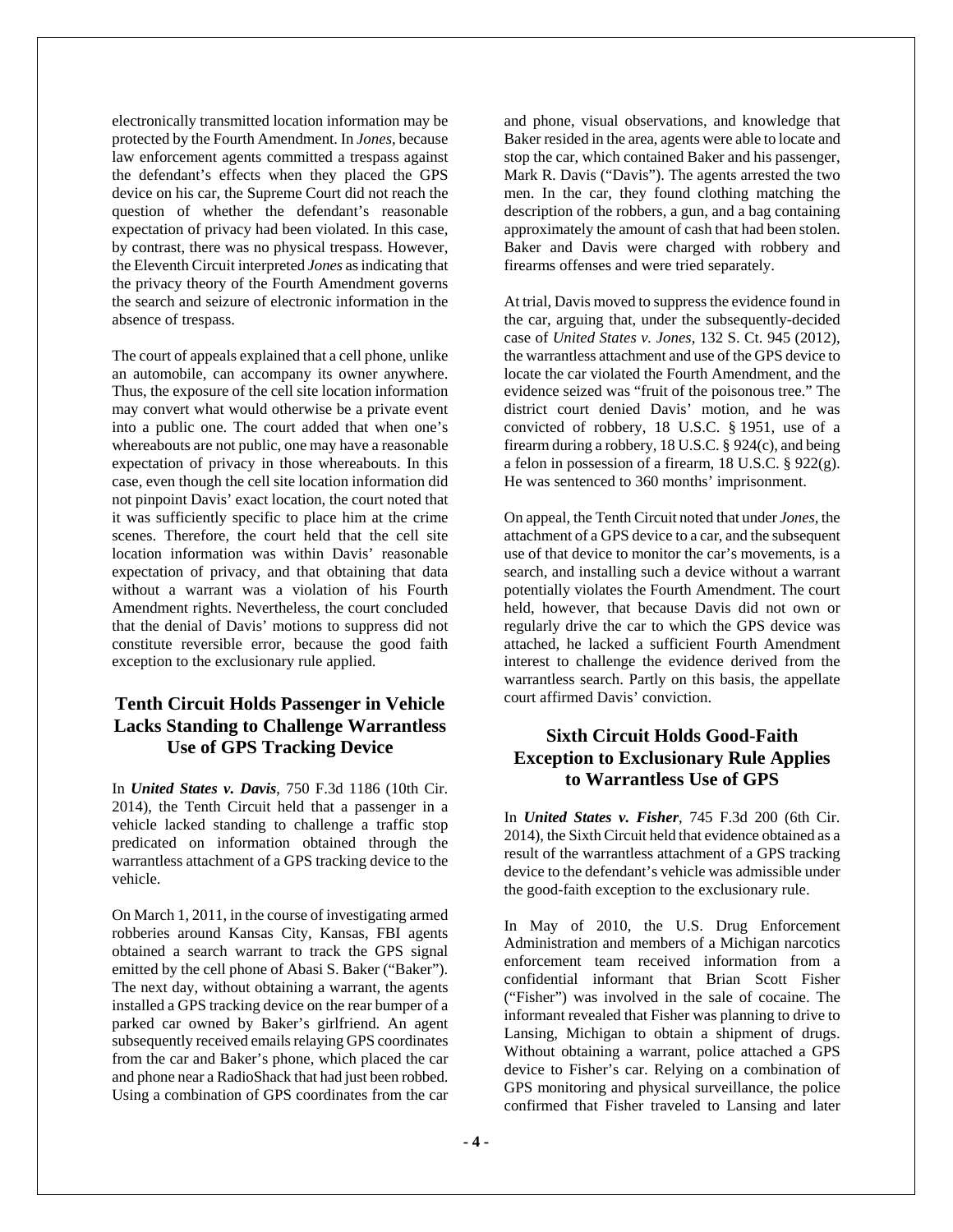returned home. The next month, the informant told police about another impending drug run Fisher was planning to make to Chicago, Illinois. Again, a combination of GPS monitoring and physical surveillance corroborated the information. Once Fisher returned to Michigan, he was stopped. After a trained narcotics dog alerted to the presence of drugs in the vehicle, police searched the car and discovered three ounces of cocaine.

Police arrested Fisher for possession with intent to deliver cocaine in violation of 21 U.S.C.  $\S$ § 841(a)(1) and 841(b)(1)(C). Following his indictment, Fisher moved to suppress the evidence seized from his vehicle, arguing that the warrantless use of the GPS device violated the Fourth Amendment. The district court denied his motion, and Fisher subsequently entered a guilty plea conditional upon the right to appeal. He was sentenced to 33 months' imprisonment.

While Fisher's appeal was pending, the Supreme Court decided *United States v. Jones*, 132 S. Ct. 945 (2012), which held that the government's installation of a GPS device on a target's vehicle, and its use of that device to monitor the vehicle's movements, constituted a search. In light of *Jones*, the parties jointly moved to remand the appeal to the district court, and the Sixth Circuit granted the motion. On remand, Fisher renewed his motion to suppress, and the district court again denied the motion, applying the good-faith exception to the exclusionary rule. As Fisher did not withdraw his conditional guilty plea, the district court resentenced him to time served.

On appeal, the Sixth Circuit considered whether the good-faith exception to the exclusionary rule applies where the police rely on then-binding precedent that upholds the constitutionality of a police practice that is later overruled by the Supreme Court. The court noted that at the time of the GPS surveillance, no circuit authority had indicated that the warrantless use of a GPS tracking device was unconstitutional; three circuits had held that such conduct was lawful; the relevant Supreme Court case law had indicated such a practice was lawful; and Sixth Circuit precedent provided binding authority permitting such conduct. Concluding that suppression in such circumstances would neither deter police misconduct nor improve public safety, the court held that the police acted in good faith and the exclusionary rule did not apply. Accordingly, the appellate court affirmed the district court's denial of Fisher's motion to suppress.

# **Eleventh Circuit Holds Warrantless Electronic Surveillance of Attorney-Client Conversations at Sheriff's Office Violated Fourth Amendment**

In *Gennusa v. Canova*, 748 F.3d 1103 (11th Cir. 2014), the Eleventh Circuit held that the warrantless recording and monitoring of non-custodial, privileged attorneyclient conversations in the interview room of a sheriff's office violated the Fourth Amendment.

Joel Studivant ("Studivant") was under investigation for a possible misdemeanor violation of a domestic violence injunction. In the course of the investigation, Detective Thomas Marmo ("Marmo") conducted a noncustodial interview of Studivant in an interview room at the county sheriff's office. Studivant's attorney, Anne Marie Gennusa ("Gennusa") was present during the interview. Unbeknownst to Studivant and Gennusa, everything that took place in the interview room was recorded and monitored by Marmo and his supervisor, Sergeant Brian Canova ("Canova"), through a concealed camera. When the interview began, Studivant agreed to prepare a sworn written statement. Marmo then left the room, and Studivant and Gennusa discussed matters related to the investigation. When Studivant learned that he was going to be arrested, he decided against providing the statement. Marmo returned to the interview room and demanded the written statement, which Studivant and Gennusa refused to give him. Marmo left the room again and, while monitoring Studivant and Gennusa, he and Canova observed Gennusa placing the written statement on the table. Canova instructed Marmo to retrieve the statement. As he came back into the room, Marmo took the statement from underneath Gennusa's hand. He then arrested Studivant for violation of the domestic violence injunction, and later attached the written statement to his arrest report. Studivant ultimately entered into a deferred prosecution agreement, and the criminal charge against him was dismissed.

Studivant and Gennusa filed suit in federal district court against Marmo and Canova, asserting claims under 42 U.S.C. § 1983 for violations of the Fourth Amendment and under 18 U.S.C. § 2520(a) for violations of the Federal Wiretap Act. The district court ruled in part that the electronic surveillance violated the Fourth Amendment and the Federal Wiretap Act. The district court further concluded that Marmo and Canova were not protected by qualified immunity.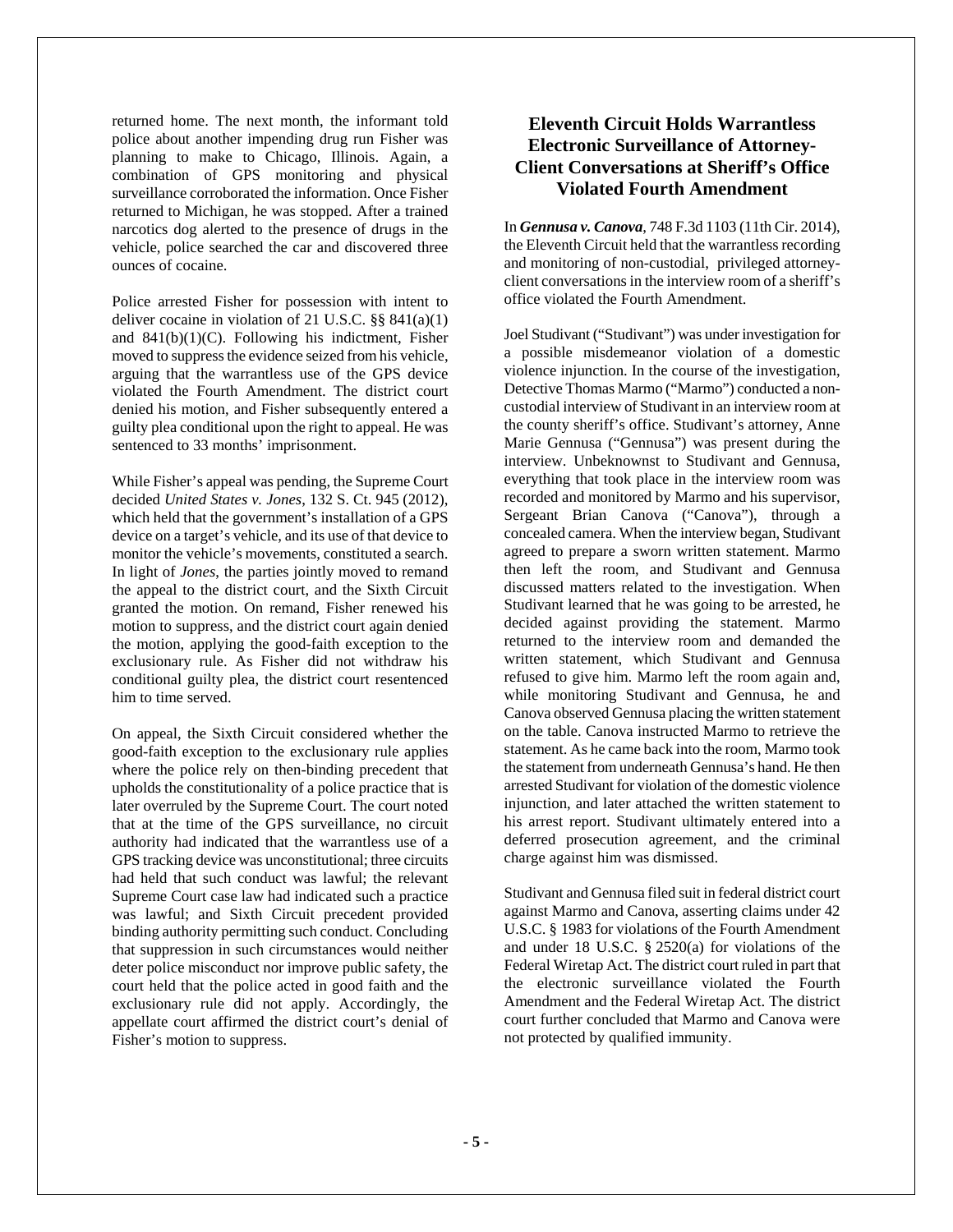On appeal, Marmo and Canova challenged the district court's qualified immunity ruling. The Eleventh Circuit affirmed, reasoning in part that Studivant and Gennusa had an objectively reasonable expectation of privacy for their privileged attorney-client conversations. The court further noted that Studivant was not under arrest at the time of his conversations with Gennusa, his interview with Marmo was non-custodial, and Studivant and Marmo were unaware of the surveillance. The court concluded that the warrantless recording and monitoring of their conversations violated the Fourth Amendment.

The court further opined that existing case law should have made it apparent to a reasonable law enforcement officer that the Fourth Amendment requires a warrant for electronic monitoring and recording of noncustodial privileged communications between attorneys and their clients. Accordingly, the court concluded that Marmo and Canova were not entitled to qualified immunity for their warrantless recording of Studivant and Gennusa's conversations.

#### **Tenth Circuit Clarifies Requirements of Inevitable Discovery Doctrine**

In *United States v. Christy*, 739 F.3d 534 (10th Cir. 2014), the Tenth Circuit held that the inevitable discovery doctrine requires the government to establish that it would have successfully obtained a warrant independent of the illegal search, but it does not require evidence that steps were actually taken to obtain a warrant.

Edward Christy ("Christy") met a sixteen-year-old girl ("K.Y.") on a dating website and arranged to transport her from California to his home in New Mexico. Two FBI task force officers investigated K.Y.'s disappearance. Using K.Y.'s telephone records, they found that she received calls from Christy around the time of her disappearance. The officers then obtained Christy's address and other information from his cellular provider. They contacted the county sheriff's office, which dispatched two deputies to Christy's residence to conduct a welfare check on K.Y. One of the deputies peered through a window, saw K.Y. bound with a rope, and observed camera flashes. When backup arrived, the deputies forced entry into the house and arrested Christy. They conducted a protective sweep and found pornographic materials. Christy was arrested and made a number of admissions during his interview by a detective. The detective prepared and obtained warrants to search Christy's residence, cell phone, vehicle, computer, and person. When executing

the warrants, the sheriff's deputies obtained evidence of child pornography and other crimes.

Christy was indicted on several charges. He filed a motion to suppress all evidence obtained as a result of the warrantless search of his house, including his statements to the detective and all evidence obtained pursuant to the search warrants. The district court first granted the motion to suppress. On the government's motion to reconsider, however, the court determined that the evidence was admissible under the inevitable discovery doctrine, and it denied Christy's motion. Christy then pleaded guilty to coercion, in violation of 18 U.S.C. § 2422(a), and possession of child pornography in violation of 18 U.S.C. §§ 2252(a)(4)(B), (b)(2), and 2256. He was sentenced to 108 months' imprisonment.

On appeal, Christy challenged the district court's application of the inevitable discovery doctrine. The Tenth Circuit affirmed, noting that under this doctrine, illegally obtained evidence may be admitted if it inevitably would have been discovered by lawful means. The court explained that application of the doctrine requires probable cause plus a chain of events that would have led to a warrant. In this case, even though no steps had been taken to obtain a warrant at the time of the search, the court observed that the FBI officer leading the investigation had strong probable cause and was cross-designated to obtain state and federal search warrants. In addition, the investigating officers had easily obtained similar warrants in the past. The court concluded that the officers would have obtained a warrant and discovered the evidence legally, had the illegal search not occurred, and that therefore the inevitable discovery doctrine applied.

#### **First Circuit Holds Search by Armed IRS Agents Did Not Require Suppression of Evidence Seized**

In *United States v. Adams*, 740 F.3d 40 (1st Cir. 2014), the First Circuit held that a search of the defendant's home conducted by armed IRS agents, allegedly in violation of 26 U.S.C. § 7608, did not warrant suppression of the evidence seized.

In March 2004, pursuant to a search warrant, armed IRS agents searched the home of Charles Adams ("Adams") and seized evidence of tax violations. Adams was subsequently indicted on charges of conspiracy to defraud the United States, in violation of 18 U.S.C. § 371, and tax evasion, in violation of 26 U.S.C. § 7201. During the pretrial proceedings, Adams moved unsuccessfully to suppress the evidence that had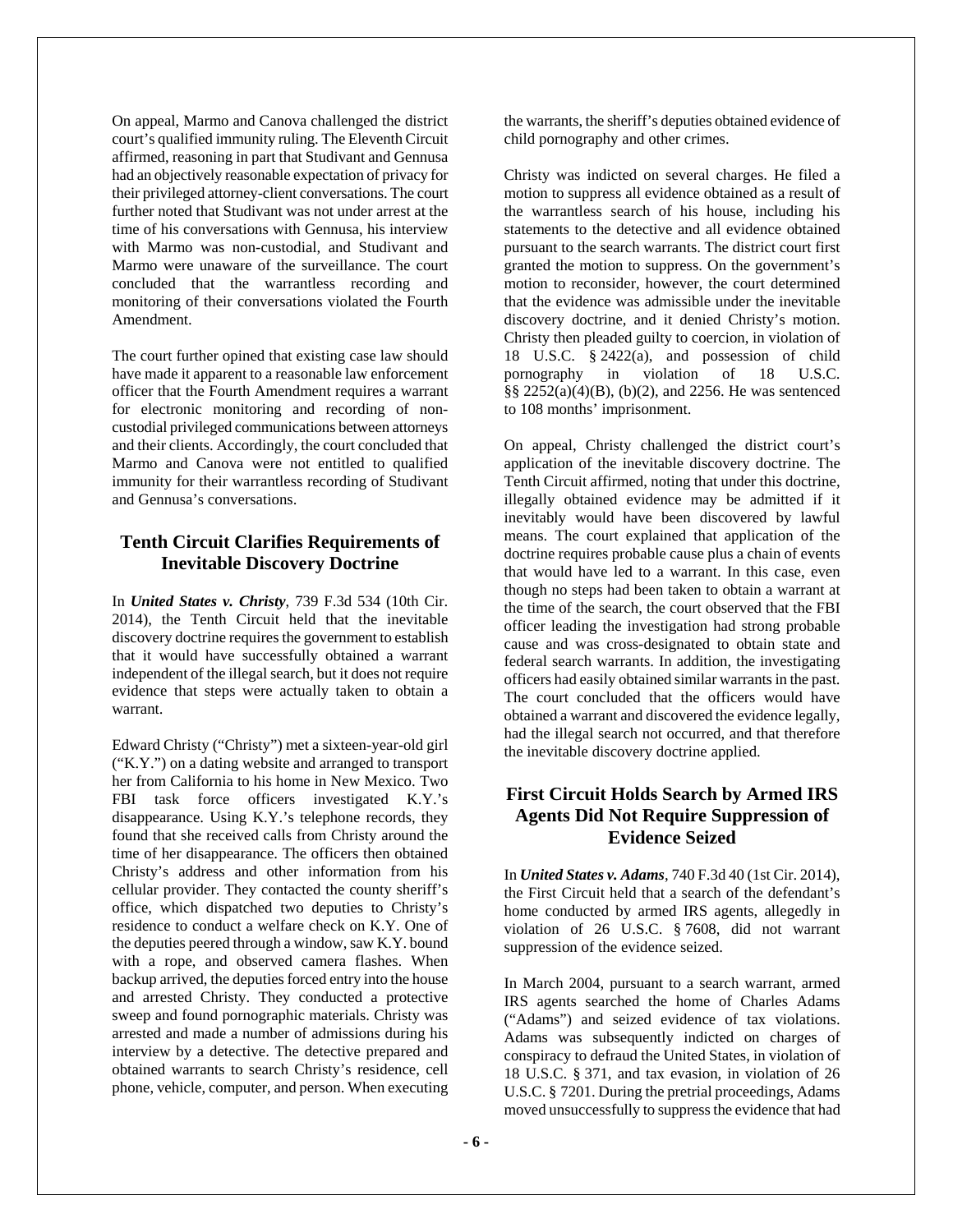been obtained in the search of his home. He asserted that the search was unlawful because its execution by armed agents was not authorized by 26 U.S.C. § 7608, the statute governing the authority of internal revenue enforcement officers. Specifically, Adams argued that subsection (a) of the statute, which addresses the enforcement of laws pertaining to alcohol, tobacco, and firearms, explicitly allows agents enforcing those laws to carry guns. By contrast, he noted that subsection (b), which addresses the enforcement of other tax laws, contains no similar grant of explicit permission to carry guns. Adams posited that the absence of any such explicit permission in subsection (b) indicated Congress' intent to prohibit IRS agents from carrying firearms when enforcing tax laws other than those pertaining to alcohol, tobacco, and firearms. On this basis, Adams argued that the search of his home was unlawful and that the evidence seized should be suppressed. The district court denied his motion. Adams was convicted of all charges and sentenced to 48 months' imprisonment.

On appeal, the First Circuit affirmed the denial of Adams' motion to suppress. The court assumed without deciding that the agents who executed the search of Adams' home violated 26 U.S.C. § 7608 because they were armed. The court reasoned, however, that a statutory violation does not justify suppression of evidence in the absence of a constitutional violation. In this case, the court concluded that there was no constitutional violation, because the warrant requirement of the Fourth Amendment was fully satisfied, and because the fact that the agents were armed had no impact on the scope of the search or the extent of the evidence seized.

#### **FIFTH AMENDMENT**

#### **Seventh Circuit Holds Indictment Was Not Constructively Amended by Admission of Unmentioned Returns**

In *United States v. Phillips*, 745 F.3d 829 (7th Cir. 2014), the Seventh Circuit held that the defendant's indictment was not constructively amended by the admission of tax returns that were not specifically mentioned in the indictment.

Betty Phillips ("Phillips") and her husband Wayne submitted a total of four fraudulent tax returns for 2008 and 2009 on behalf of purported trusts in each of their names. The returns falsely claimed that the trusts had overpaid federal taxes and were entitled to more than \$800,000 in refunds. In response to one of the trusts'

returns, the IRS issued a refund check for about \$350,000, which the couple cashed.

Phillips and her husband were indicted on charges of conspiracy to defraud the government in violation of 18 U.S.C. § 286, and presenting a false claim in violation of 18 U.S.C. § 287. Although the indictment specifically mentioned only two of the trusts' returns, the government introduced all four returns during trial and argued that the conspiracy included all four returns. Phillips was convicted on both charges, sentenced to 41 months' imprisonment, and ordered to pay (jointly with her husband) \$352,528 in restitution.

On appeal, Phillips argued that the government violated the Grand Jury Clause of the Fifth Amendment by introducing evidence that invited the jury to convict her on different bases than those set forth in the indictment. Reviewing for plain error, the Seventh Circuit disagreed. The court noted that the indictment described a conspiracy to "submit false, fictitious, and fraudulent claims" that lasted from March 2009 to April 2010, a time period that included all four returns. The court further remarked that the unmentioned returns merely supplied "more technical details" about the mechanics and depth of the conspiracy. Accordingly, the court rejected Phillips' argument that the government constructively amended the indictment. Based in part on this decision, the court affirmed Phillips' conviction.

#### **SIXTH AMENDMENT**

#### **Fourth Circuit Holds Defendant Failed to Establish Ineffective Assistance of Counsel**

In *United States v. Dehlinger*, 740 F.3d 315 (4th Cir. 2014), the Fourth Circuit held that the defendant, a participant in a fraudulent tax scheme, failed to establish that his lawyer had provided ineffective representation as the result of a conflict of interest.

In 1999, Dr. Erik Dehlinger ("Dehlinger"), an emergency room doctor, began using tax programs marketed by Anderson's Ark and Associates ("AAA") to avoid current income tax liability and "recapture" taxes paid in the previous two years. By using the AAA programs and having his tax returns prepared by AAA employees, Dehlinger avoided \$363,207 in tax liability and obtained annual refunds on his income taxes.

Dehlinger was indicted on tax fraud charges in August 2006. He retained Scott Engelhard ("Englehard") as his trial counsel, based largely on Engelhard's relative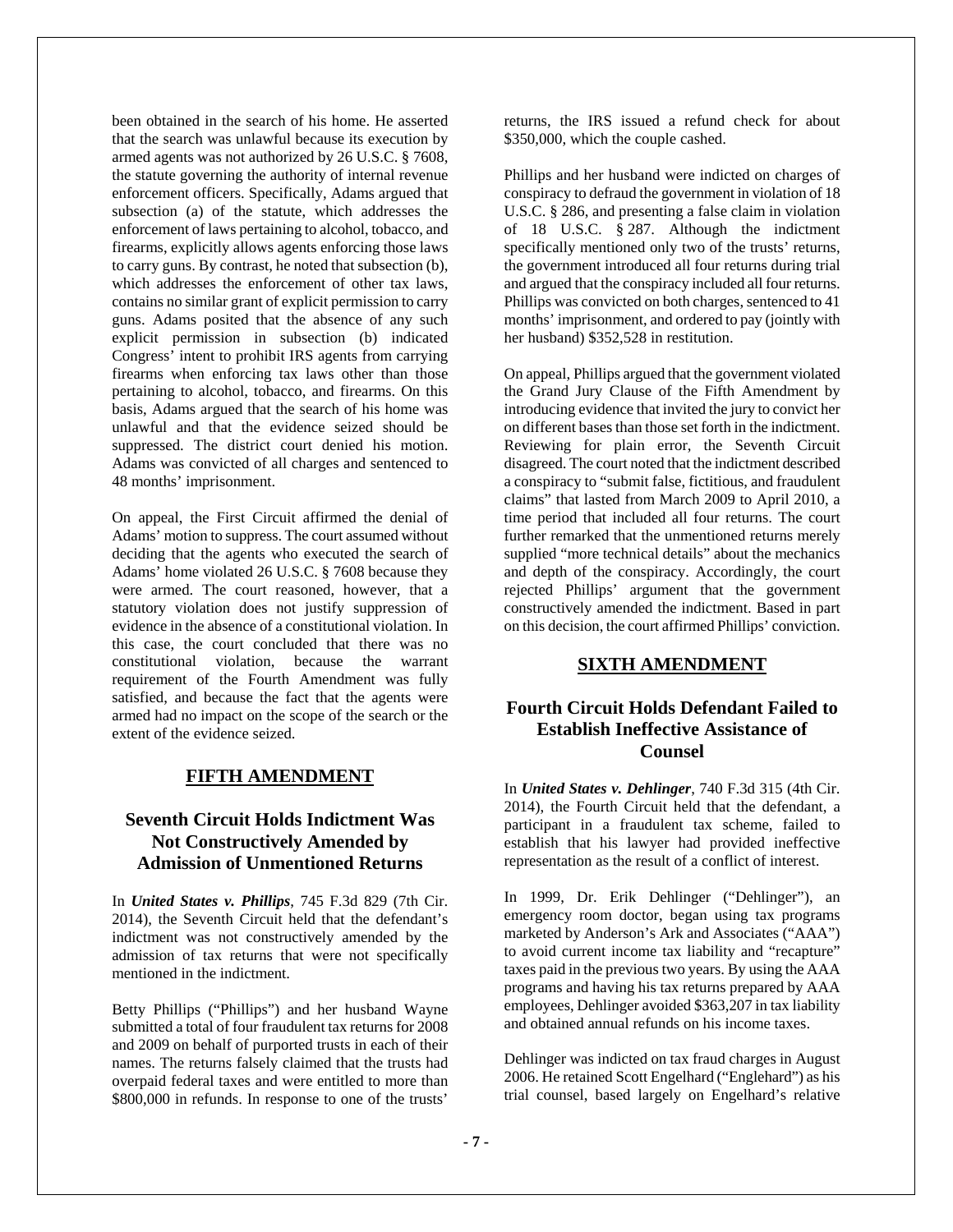success as court-appointed counsel for Tara LaGrand ("LaGrand"), one of the AAA employees who had prepared Dehlinger's returns. Dehlinger asked Engelhard to call three AAA planners, including LaGrand, to testify at his trial, but Engelhard advised him that their testimony would be harmful rather than helpful. Dehlinger was convicted of three counts of filing false income tax returns and sentenced to 42 months' imprisonment. He appealed his conviction and sentence, and the Fourth Circuit affirmed. Dehlinger then moved for habeas relief, asserting that Englehard had a prejudicial conflict of interest in violation of Dehlinger's Sixth Amendment rights. Dehlinger contended that Engelhard's decision not to call the AAA planners as witnesses was driven by a conflict of interest arising from Engelhard's prior representation of them. The district court denied Dehlinger habeas relief.

On appeal, Dehlinger again contended that Engelhard had provided ineffective representation. The Fourth Circuit disagreed, noting that to establish a Sixth Amendment ineffective assistance claim, Dehlinger would have to establish that an actual conflict of interest had adversely affected the lawyer's performance. Based on its review of the record, the court concluded that Engelhard's decision to refrain from calling the AAA planners was based on objectively reasonable strategic considerations. Accordingly, the appellate court affirmed the judgment of the district court denying Dehlinger habeas relief.

### **TITLE 26**

# **Seventh Circuit Limits Defendant's Ability to Negate Willfulness with Evidence of Remedial Actions**

In *United States v. Beavers*, No. 13–3198, 2014 WL 2925436 (7th Cir. June 30, 2014), the Seventh Circuit held that the district court properly conditioned the admission of evidence of the defendant's amended returns and other remedial actions upon a showing that these actions had a connection to the defendant's state of mind at the time he filed his incorrect returns.

William Beavers ("Beavers"), a former Chicago alderman and Cook County Commissioner, filed federal tax returns from 2005 to 2008 that failed to report a number of income items, including 100 checks totaling \$226,300 that he wrote to himself from his three campaign-committee accounts and only partly repaid. In April 2009, Beavers was informed by federal agents that he was under grand jury investigation. One week after the agents contacted him, Beavers filed amended

tax returns for 2007 and 2008, reporting nearly \$20,000 in additional income for each year. The following month, Beavers wrote a \$68,000 check, drawn on the account of one of his campaign funds, to repay another campaign fund. Subsequently, Beavers filed a second amended return for 2008 in which he reported an additional \$11,000 in income.

In 2012, the government charged Beavers with three counts of violating 26 U.S.C. § 7206(1) (willfully making a materially false statement on a tax return) and one count of violating 26 U.S.C. § 7212(a) (corruptly obstructing the IRS). At trial, Beavers argued that the transfers from his campaign committees were loans, not income. Beavers attempted to present evidence of his amended tax returns and payments to reimburse his campaign committees, and the government moved in limine to exclude this evidence. Relying on Federal Rules of Evidence 401 and 403, the government argued that Beavers' actions were not probative of his state of mind at the time he filed the original returns, and that the jury would be confused by the admission of evidence of remedial actions. The district court ruled that the evidence would be admissible only if Beavers could establish that each remedial action was relevant to his state of mind at the time he filed the original tax returns. Because Beavers elected not to testify and failed to establish the required evidentiary foundation, the evidence was not presented at trial. The jury convicted Beavers on all counts and sentenced him to six months' imprisonment.

On appeal, the Seventh Circuit upheld the district court's ruling as to the admissibility of evidence of Beavers' conduct once he knew he was under investigation. The court of appeals explained that this evidence had little bearing on whether Beavers considered the transfers to be loans at the time he took the funds. Based in part on this holding, the Seventh Circuit affirmed Beavers' conviction.

#### **Fifth Circuit Holds Jury Instruction Regarding Good Faith Misunderstanding of Tax Law was Erroneous**

In *United States v. Montgomery*, 747 F.3d 303 (5th Cir. 2014), the Fifth Circuit held that the district court's willfulness instruction was erroneous because it did not advise the jury that a defendant's good-faith misunderstanding of tax law may be objectively unreasonable.

David and Bridget Montgomery (collectively, the "Montgomerys"), husband and wife, owned and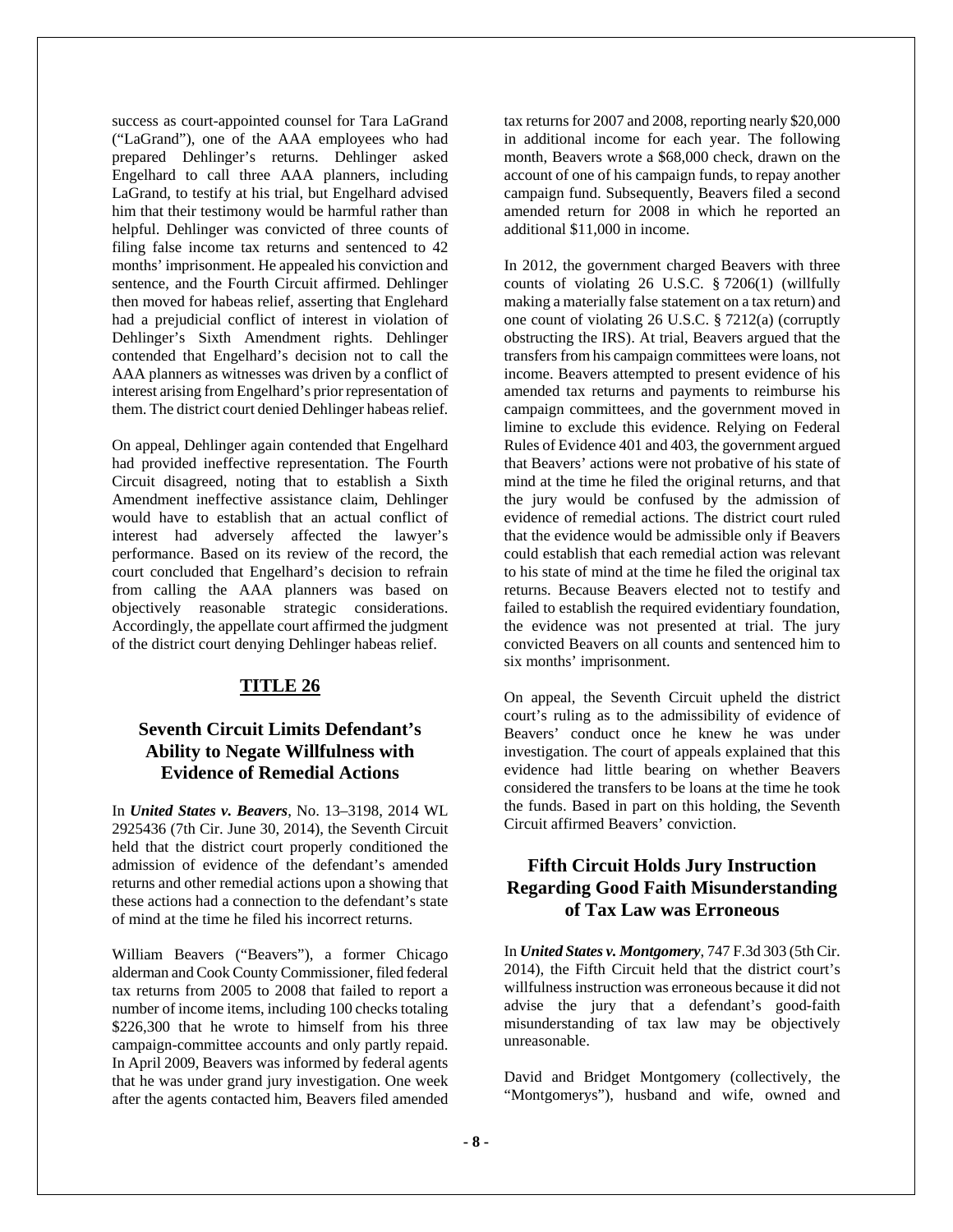operated Montgomery's Contracting LLC, a sole proprietorship that performed construction work. For tax years 2003-2005, the Montgomerys underreported the gross receipts of Montgomery's Contracting on Schedule C of their joint federal income tax return by a total of \$2.1 million. They used a variety of means to conceal their business receipts, including transferring funds among fourteen separate bank accounts.

The Montgomerys were charged with one count of conspiracy to defraud the United States, in violation of 18 U.S.C. § 371, and two counts of filing a false federal income tax return in violation of 26 U.S.C. § 7206(1). At trial, the Montgomerys did not challenge the \$2.1 million of unreported income, but instead argued that they had not acted willfully because they did not know their actions violated the tax law. When defining the element of willfulness, the district court instructed the jury that it must acquit if the Montgomerys acted in good faith, but it did not say that the Montgomerys' beliefs could be "unreasonable or irrational," as both the government and defense counsel requested. The jury returned a verdict of guilty on all counts as to each defendant, and the district court sentenced each of them to 41 months' imprisonment for the conspiracy charge and 36 months' imprisonment for each of the false return charges, to run concurrently.

On appeal, the Montgomerys argued in part that the district court incorrectly instructed the jury on the willfulness element of the charged tax offenses. The Fifth Circuit agreed, on the grounds that the district court failed to advise the jury that a defendant's goodfaith misunderstanding of tax law may be objectively unreasonable. Nevertheless, the court concluded that the erroneous jury instruction was harmless because the evidence showing that the Montgomerys intentionally underreported their income was so overwhelming that the error could not have contributed to the jury's decision to convict. Accordingly, the court affirmed the Montgomerys' convictions.

# **Tenth Circuit Holds Jury Instructions on Section 7212(a) Need Not Include Willfulness Requirement**

In *United States v. Williamson*, 746 F.3d 987 (10th Cir. 2014), the Tenth Circuit held that the district court was not required to include a mens rea requirement of willfulness in its jury instructions on 26 U.S.C.  $§ 7212(a).$ 

John S. Williamson ("Williamson") owed back taxes and failed to cooperate with the IRS' collection efforts. In May 2008 the IRS levied his wife's wages to collect

his back taxes. Williamson returned the notice of the levy, enclosing an affidavit explaining why he did not need to pay income taxes. In June 2008, Williamson sent an invoice for \$909,067,650.00 to two IRS agents who had worked on the matter. The invoice listed the value of real and personal property allegedly seized by the IRS, added damages for various alleged torts, and then trebled the total "for racketeering." In December 2008, Williamson and his wife filed a claim of lien against the agents' real and personal property for the same amount as the invoice.

Williamson and his wife were indicted on two counts: (1) corruptly endeavoring to impede the due administration of the Internal Revenue laws by filing a false and fraudulent claim of lien, in violation of 26 U.S.C. § 7212(a); and (2) filing a false lien and encumbrance against the real and personal property of the IRS agents on account of the performance of their official duties, in violation of 18 U.S.C. § 1521. Williamson's wife pleaded guilty to the second count in return for dismissal of the first count against her. Williamson proceeded to trial, was found guilty on both charges, and was sentenced to four months' imprisonment.

On appeal, Williamson challenged the district court's jury instructions on  $\S$  7212(a), on the grounds that they did not inform the jury that he could be guilty only if he intentionally violated a known legal duty. The court interpreted Williamson's argument – which was raised for the first time on appeal and therefore reviewed under the plain error standard – to mean that the instructions did not impose the proper mens rea requirement. The court noted that the wording Williamson proposed was the Supreme Court's standard for willfulness under *Cheek v. United States,* 498 U.S. 192 (1991). The court remarked that rather than use the term "willfully,"  $§ 7212(a)$  used "corruptly," which the district court's instructions had properly defined as acting "with the intent to gain an unlawful advantage or benefit either for oneself or for another." Given that the district court's jury instructions were in common use and that Williamson had not cited any judicial decision holding them improper in a § 7212(a) prosecution, the court held that Williamson failed to establish they constituted plain error. Based in part on this ruling, the court affirmed Williamson's convictions.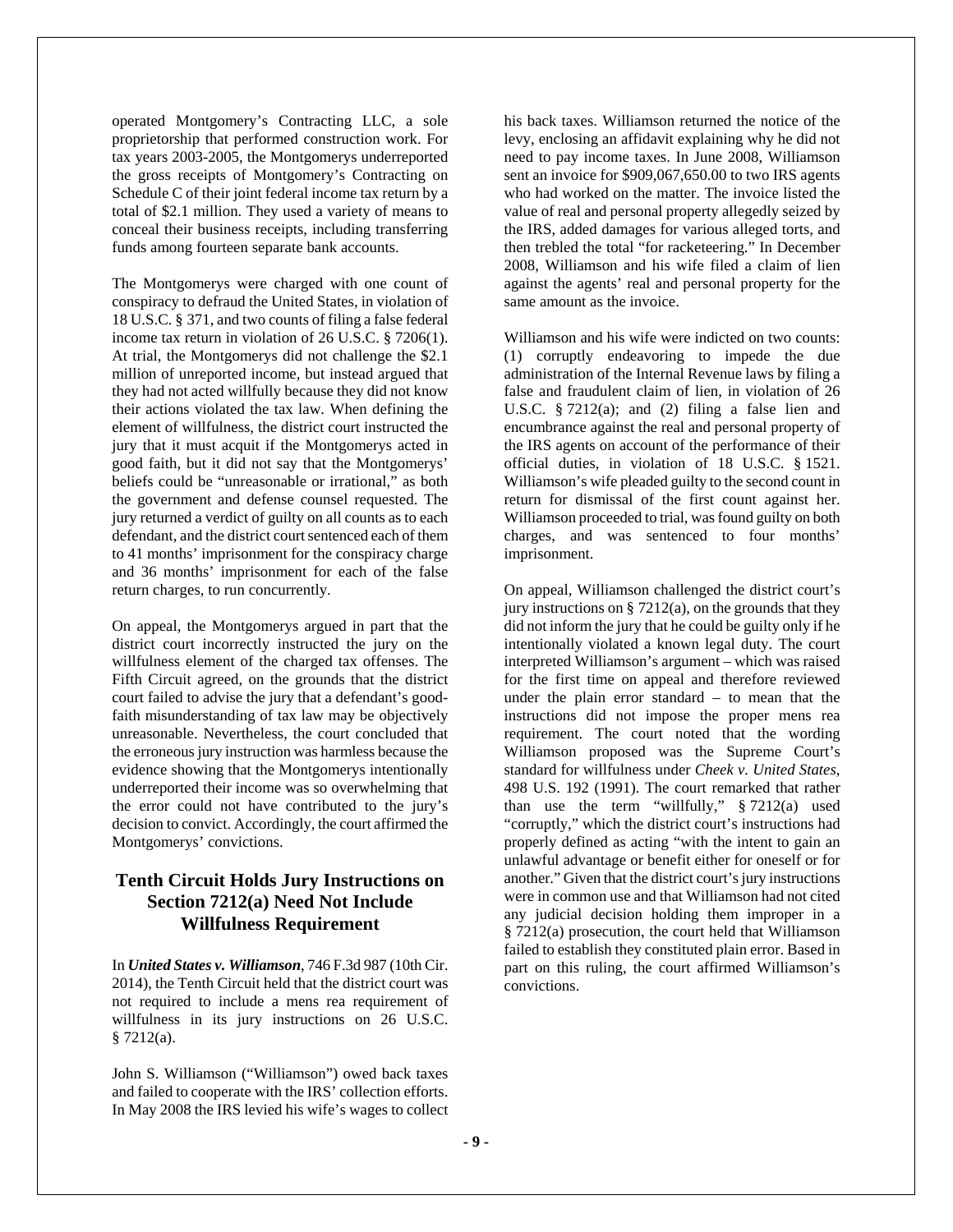#### **TITLE 18**

### **Ninth Circuit Holds Mail Fraud Statute Applies to Mailings Sent to Avoid Detection or Responsibility for Scheme**

In *United States v. Tanke*, 743 F.3d 1296 (9th Cir. 2014), the Ninth Circuit affirmed the defendant's mail fraud conviction for a letter he mailed to facilitate concealment of his embezzlement scheme. The court's decision to uphold the conviction was based on its determination that the mailing fell within the scope of the scheme as devised by the defendant, rather than occurring after the scheme's completion.

Thomas Tanke ("Tanke") embezzled more than \$192,000 from two construction businesses, Azteca Construction Company ("Azteca") and Construction Equipment Rental and Service ("CERS"), which were owned by Rafael Martin ("Martin") and his family. At the time of the embezzlement, Tanke was employed by Azteca and also maintained his own consulting business, Cedar Creek Associates ("Cedar Creek"). Tanke caused the issuance of checks from Azteca for his personal expenses, diverted checks payable to CERS, Martin, and Azteca into his Cedar Creek bank account, and falsified records to conceal the embezzlement. After Tanke left Azteca in July 2004, he exchanged a number of emails with Martin, who questioned him about certain irregularities.

On September 16, 2004, Tanke mailed a letter from Cedar Creek to Martin. This mailing stated that Azteca and CERS had previously paid some invoices due to Cedar Creek and alleged that Azteca had provided false information to Cedar Creek's bank, which resulted in reversal of these payments. The letter enclosed an invoice from Cedar Creek that requested payment for the previous invoices as well as interest, totaling \$159,990.95. Martin rejected the new invoice and stated that Azteca had never paid any of the previous fictitious invoices. Martin later testified at trial that Cedar Creek did not perform the services reflected on the invoice.

In 2009, a grand jury indicted Tanke on five counts of bank fraud, in violation of 18 U.S.C. § 1344, and two counts of mail fraud, in violation of 18 U.S.C. § 1341. The second mail fraud count was for the September 16, 2004 mailing. A jury found Tanke guilty on all counts, and the district court sentenced him to 70 months' imprisonment.

On appeal, Tanke contended in part that there was insufficient evidence to support his conviction on the second mail fraud count. He argued that the September 16, 2004 letter was not mailed for the purpose of executing his fraudulent scheme, as 18 U.S.C. § 1341 requires. The Ninth Circuit disagreed, holding that mailings designed to avoid detection or responsibility for a fraudulent scheme fall within the mail fraud statute when they are sent before the scheme is completed. The court further held that the timing of a scheme's completion should be determined by the scope of the scheme as devised by the perpetrator. In this case, the court opined that a reasonable jury could have found that the September 16 letter was part of a series of false and misleading financial transactions and statements that comprised the embezzlement scheme, rather than a post-completion cover-up.

#### **IDENTITY THEFT**

#### **Tenth Circuit Holds Signature Is a Means of Identification**

In *United States v. Porter*, 745 F.3d 1035 (10th Cir. 2014), the Tenth Circuit held that a signature is a "means of identification" for purposes of the aggravated identity theft statute, 18 U.S.C. § 1028A.

Gloria Porter ("Porter") served as secretary/treasurer of the Armed Material Command ("AMC") Council of the National Federation of Federal Employees ("NFFE"), an independent federal union representing approximately 115,000 federal workers. While serving as an NFFE officer, Porter diverted funds from the AMC Council's bank account for her personal use and created fraudulent bank statements that she sent to other NFFE officers. During this time, Porter also forged the signature of the AMC Council president on a financial report filed with the Department of Labor. Porter was charged with 105 counts of wire fraud in violation of 18 U.S.C. § 1343, one count of mail fraud in violation of 18 U.S.C. § 1341, and one count of aggravated identity theft in violation of 18 U.S.C. § 1028A. She was convicted on all counts.

On appeal, Porter argued in part that the district court erred by instructing the jury that a signature is a "means of identification" for purposes of the aggravated identity theft statute. The statute punishes the use of another person's "means of identification" in relation to certain felony violations. In this case, the alleged use of a "means of identification" was Porter's forgery of the AMC Council president's signature. The Tenth Circuit noted that the applicable definition of a "means of identification," which is found under 18 U.S.C.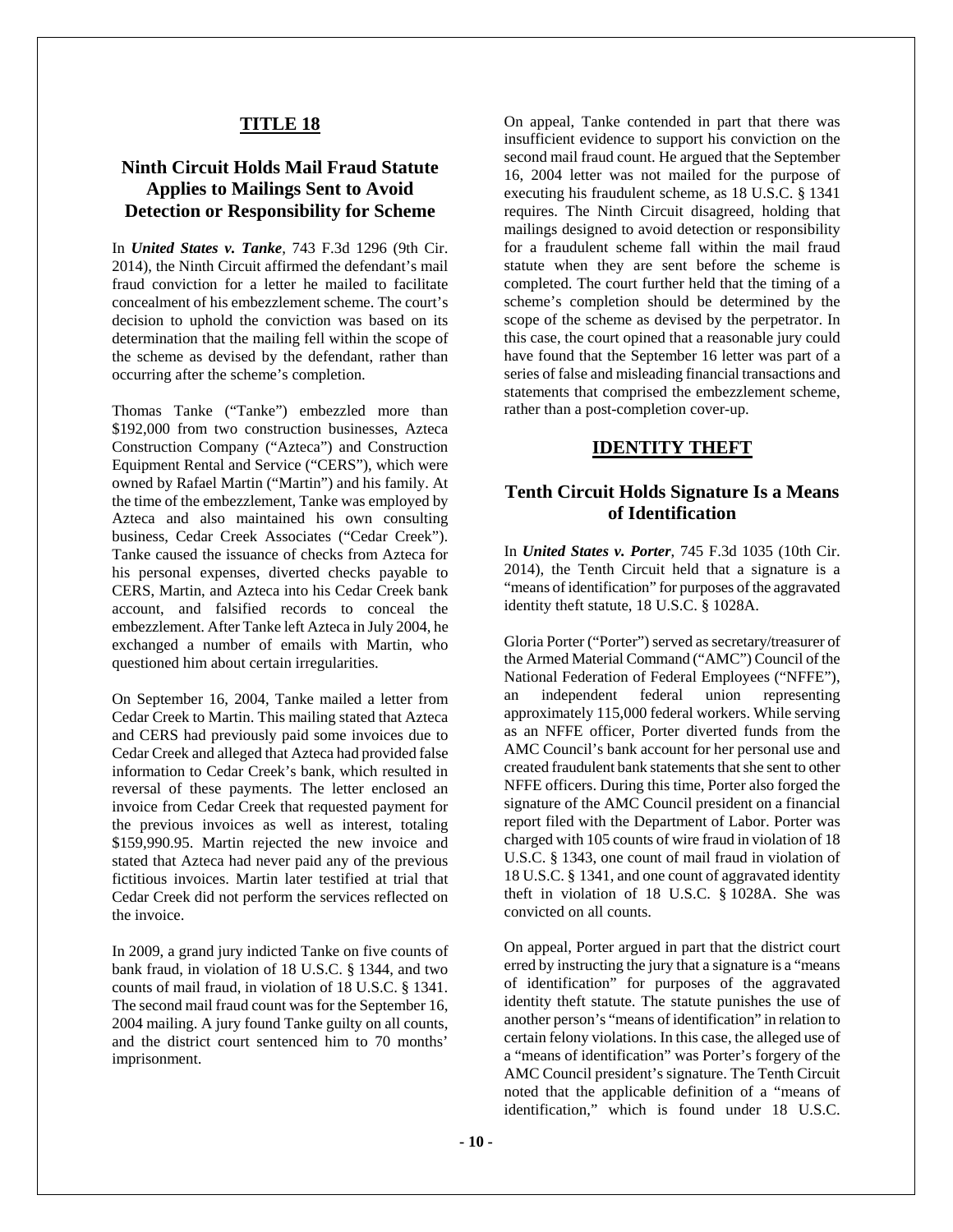§ 1028(d)(7), includes "any name" that may be used to identify a specific individual. The court held that a signature is a "means of identification" under § 1028(d)(7) because it is a form of a name. After rejecting each of Porter's arguments to the contrary, the appellate court concluded that the district court did not err in its jury instruction. Based in part on this determination, the Tenth Circuit affirmed Porter's convictions.

#### **STRUCTURING**

# **Seventh Circuit Holds District Court Erred in Allowing Government to Cross-Examine Defendant about Financial Filings**

In *United States v. Abair*, 746 F.3d 260 (7th Cir. 2014), a case involving allegations of structuring, the Seventh Circuit held that the district court erred by allowing the prosecutor to cross-examine the defendant about certain tax and financial aid forms for the purpose of undermining her credibility.

Yulia Abair ("Abair") emigrated to the United States from Russia in 2005 and married an American citizen. In 2010, after being divorced, she sold an apartment she owned in Moscow and deposited the proceeds into her account with Citibank Moscow. The next year, she signed a contract to buy a home for cash in South Bend, Indiana. When Abair asked Citibank Moscow to transfer the purchase price from her account, the bank refused, apparently because her Indiana bank account was in her married name and the Citibank Moscow account used her maiden name. In order to obtain the money in time for the closing, Abair began withdrawing it from Citibank ATMs in Indiana. Over a period of two weeks, she repeatedly withdrew the maximum daily amount of cash (approximately \$6400). Over the same period, she made eight deposits at her local bank in amounts ranging from \$6400 to \$9800. Because of a holiday weekend, her last two deposits were posted together, resulting in a total deposit that exceeded \$10,000. This triggered the filing of a currency transaction report and led to a criminal investigation of Abair. She was charged with structuring financial transactions for purposes of evading the reporting requirements, in violation of 31 U.S.C.  $\S$  5324(a)(3).

At trial, over the objections of Abair's attorney, the prosecutor was permitted to attack Abair's truthfulness under Federal Rule of Evidence ("FRE") 608(b) by questioning her repeatedly about alleged false statements on her 2008 joint income tax return and her

student financial aid applications. Abair, who testified to having difficulty conducting complex conversations in English, was convicted on all counts, sentenced to two years of probation, and ordered to sell her new home and forfeit to the government the proceeds of the sale, amounting to \$67,060.

On appeal, Abair argued that the district court abused its discretion in allowing the questions about her financial filings. The Seventh Circuit agreed, noting that FRE 608(b) requires that a defendant's prior conduct be sufficiently relevant to truthfulness before it can be the subject of cross-examination. In this case, the court concluded that the government failed to establish a good-faith basis to believe the filings were probative of Abair's character for truthfulness. Specifically, the court opined that the government failed to prove Abair misrepresented her business expenses on the tax return, in light of testimony from Abair's ex-husband that he was the one who had filled out the disputed expense information. In addition, the court observed that the government had not established that Abair affirmatively reported having no assets on her financial aid applications, given Abair's testimony and other indications that she simply exercised her option to skip inapplicable questions about her assets. The court further held that the district court's error was not harmless because the trial's outcome depended on Abair's credibility.

Accordingly, the appellate court reversed Abair's conviction and sentence and remanded the case to the district court for a new trial.

#### **PRIVILEGE**

# **Third Circuit Holds Attorney Was Properly Compelled to Testify before Grand Jury**

In *In re Grand Jury Subpoena,* 745 F.3d 681 (3d Cir. 2014), the Third Circuit upheld an order compelling an attorney to testify before a grand jury that was investigating his former client, on the grounds that the crime-fraud exception to the attorney-client privilege and the work product privilege applied.

The case involved a grand jury investigation of a consulting firm and its managing director. The firm was retained by five companies to provide assistance in obtaining financing for oil and gas projects. In 2008 and 2009, the firm made payments totaling more than \$3.5 million to the sister of a banker at a foreign-owned bank. The banker was responsible for approving the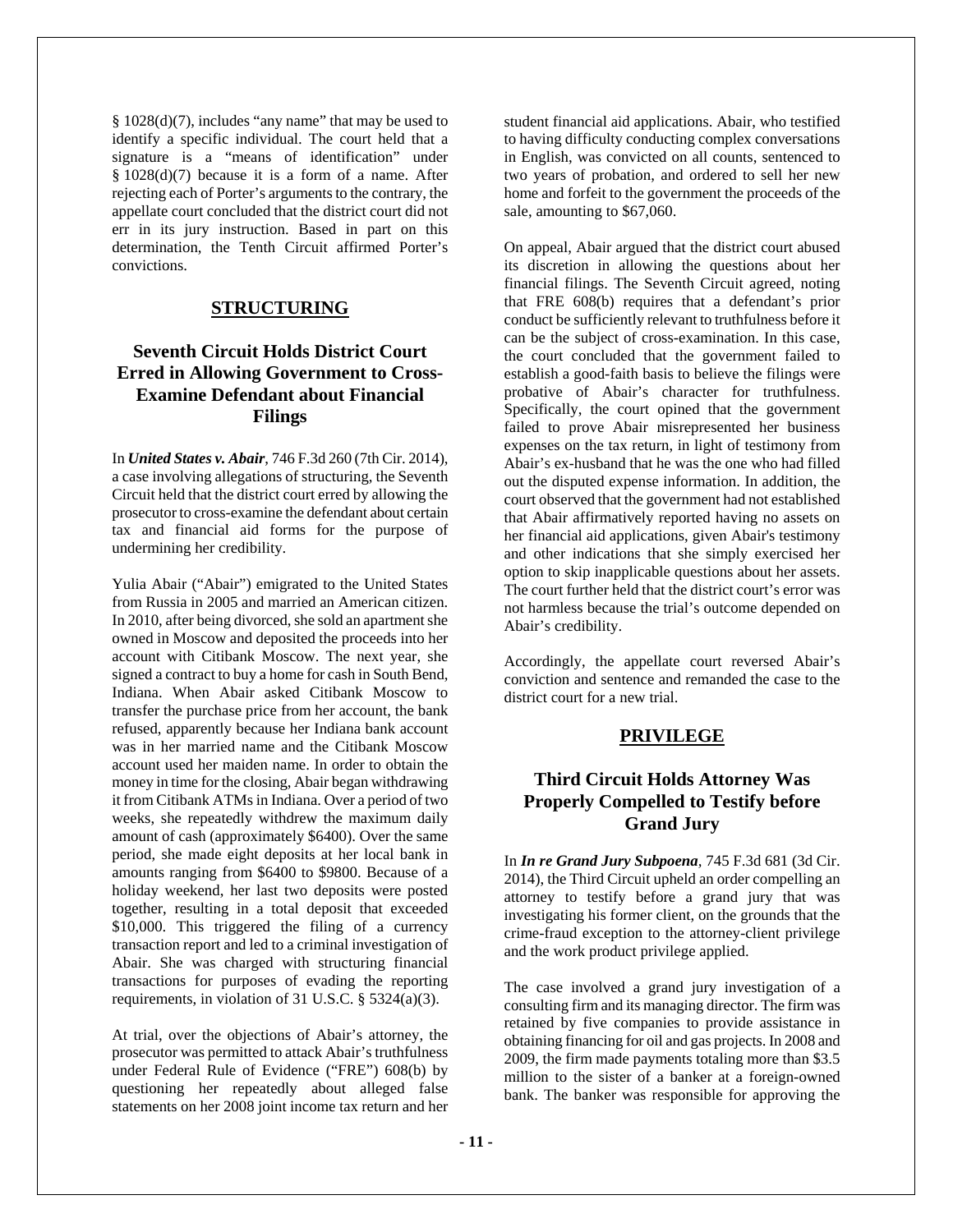financing sought by the firm's clients. In April 2008, the firm's managing director consulted an attorney about one of the proposed payments. The attorney asked the managing director whether the bank was a governmental entity and whether the banker was a government official. The attorney advised the managing director not to make the payment and gave him a copy of the Foreign Corrupt Practices Act ("FCPA"), but the managing director decided to proceed with the payment. Subsequently, the managing director and the attorney ended their relationship.

The consulting firm and its managing director were targeted by a grand jury investigation that sought to determine whether they had made corrupt payments in violation of the FCPA. The grand jury served a subpoena on the attorney. The consulting firm and its managing director sought to quash the subpoena by asserting the attorney-client privilege and work product protection. After questioning the attorney in camera, the district court concluded that the crime-fraud exception applied and compelled the attorney to testify.

On appeal, the Third Circuit held that the district court did not abuse its discretion in finding that the crimefraud exception applied. The court explained that, for the exception to apply, the client must intend to commit a crime or fraud at the time he consults the attorney, and must use the advice in furtherance of the alleged crime or fraud. The court noted that the managing director's pre-existing intent could be inferred from his statement to the attorney that he was going to make the payment in spite of the attorney's advice. The court further reasoned that the attorney's questions to the managing director implied that a violation of the FCPA depended on the payment being made to a government official, which could have led to the idea of routing the payment through the banker's sister. The court concluded that the crime-fraud exception applied and affirmed the district court's order compelling the attorney to testify.

#### **FREEDOM OF INFORMATION ACT**

# **D.C. Circuit Holds Information about Cases Ending in Acquittal or Dismissal Is Exempt from Disclosure under FOIA**

In *American Civil Liberties Union v. U.S. Dep't of Justice,* 750 F.3d 927 (D.C. Cir. 2014), the D.C. Circuit held that the law enforcement exception to the Freedom of Information Act ("FOIA") applies to docket information about cases ending in acquittal or dismissal.

The American Civil Liberties Union ("ACLU") learned that federal law enforcement agencies were obtaining location data from cell phone companies without first obtaining a warrant. The ACLU filed FOIA requests with these agencies, seeking, among other things, records related to the case name, docket number, and court of all criminal prosecutions of individuals who were tracked using mobile location data, where the government did not first secure a warrant for the data. To compel production of these records, the ACLU then sued the Department of Justice ("DOJ").

In response, DOJ identified 229 prosecutions in which a judge had, since September 2001, granted the government's application to obtain cell phone location data without making a probable cause determination. DOJ refused to turn this list of cases over to the ACLU, claiming that the information fell within FOIA Exemption 7(C), which provides that an agency may withhold "records or information compiled for law enforcement purposes" if disclosure "could reasonably be expected to constitute an unwarranted invasion of personal privacy." 5 U.S.C. § 552(b)(7). The district court directed DOJ to disclose the requested information regarding prosecutions that resulted in conviction but permitted DOJ to withhold the information regarding cases ending in acquittal or dismissal.

Both sides appealed. The D.C. Circuit agreed with the district court that FOIA required DOJ to disclose docket information concerning prosecutions ending in conviction. The court left open the question whether DOJ was also required to disclose information concerning cases ending in acquittal or dismissal. The court of appeals remanded the case for the district court to determine whether any of the docket numbers actually referred to cases ending in acquittal or dismissal. Following the remand, DOJ identified 214 prosecutions that had resulted in convictions or public guilty pleas and released the docket information for these cases. This left a total of fifteen prosecutions that were responsive to the ACLU's request and had ended in dismissals or acquittals, or had been sealed. Because the ACLU did not challenge DOJ's authority to withhold the information regarding sealed cases, only six cases remained at issue, four of which ended in dismissal and two of which ended in acquittal. The district court granted DOJ's motion for summary judgment, and the ACLU appealed.

On appeal, the D.C. Circuit concluded that defendants whose prosecutions ended in acquittal or dismissal have a stronger privacy interest in controlling information concerning those prosecutions than defendants who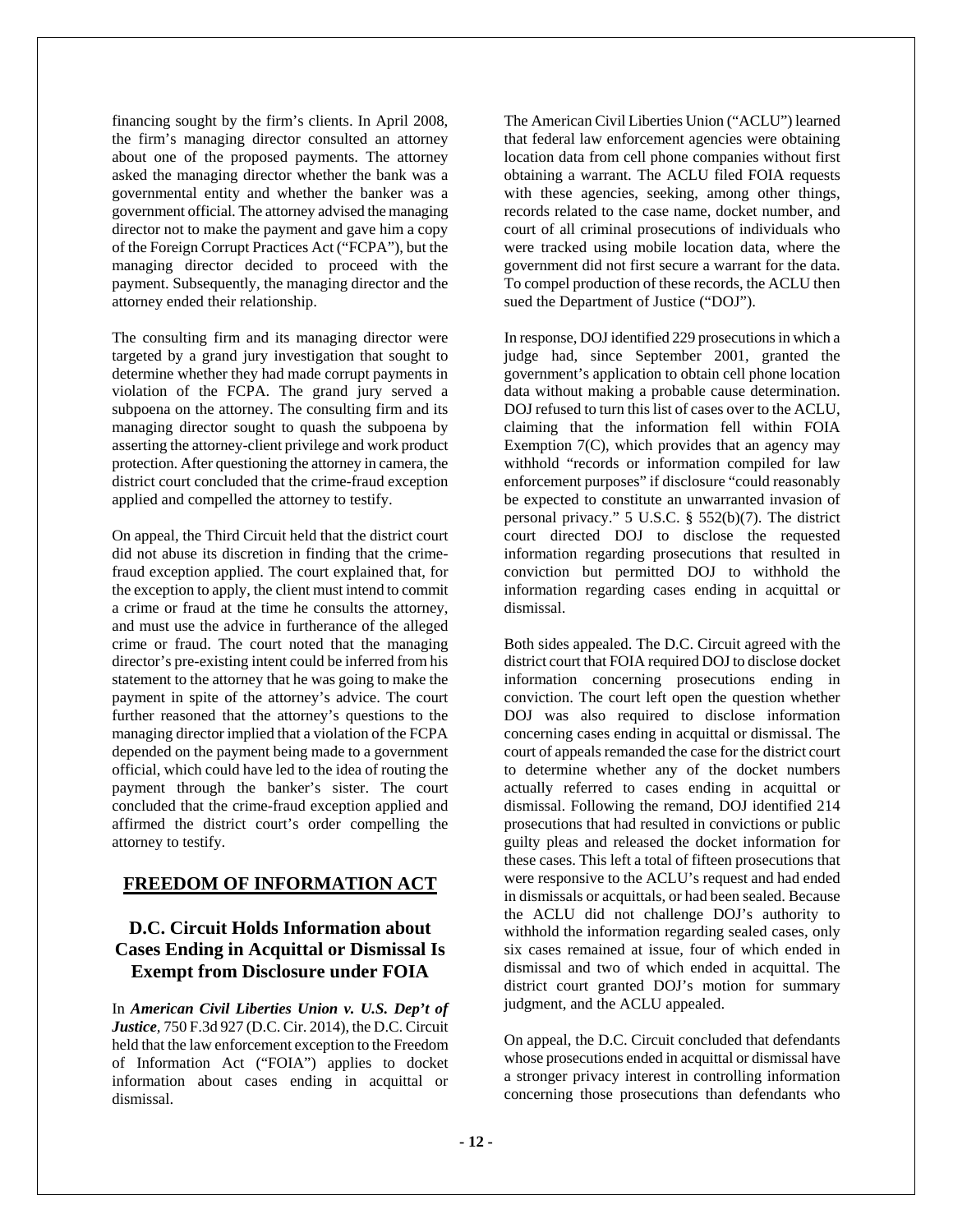were convicted, because the public may assume that an individual who is charged with a crime is guilty regardless of how the case is resolved. The court determined that release of the docket information sought by the ACLU would substantially infringe this privacy interest. Holding that DOJ had properly withheld this information, the appellate court affirmed the district court's grant of summary judgment to DOJ.

# **PLEA AGREEMENTS**

#### **Eleventh Circuit Affirms Conviction Despite Judge's Participation in Plea Discussions**

In *United States v. Davila,* 749 F.3d 982 (11th Cir. 2014), the Eleventh Circuit affirmed the defendant's conviction despite a magistrate judge's improper participation in plea discussions.

In May 2009, a federal grand jury indicted Anthony Davila ("Davila"), alleging that he caused the filing of more than 120 false income tax returns in other individuals' names and collected more than \$423,000 in fraudulent refunds. At his arraignment, Davila pleaded not guilty to all charges. Subsequently, at a hearing to address Davila's complaints about his court-appointed attorney, the magistrate judge urged Davila to plead guilty. On May 17, 2010, Davila entered a guilty plea in district court, pleading to one count of conspiracy to defraud the United States in violation of 18 U.S.C. § 286. At the change-of-plea hearing, Davila stated under oath that he had not been forced or pressured to plead guilty. The district court accepted Davila's plea. Subsequently, Davila filed a pro se motion to vacate his guilty plea and dismiss the indictment. At a district court hearing on his motion, no mention was made of the magistrate judge's comments regarding the plea. The court held that Davila's plea was knowing and voluntary, and denied Davila's motion. The court then sentenced Davila to 115 months' imprisonment.

Davila appealed his conviction and sentence to the Eleventh Circuit, which vacated his plea. The Supreme Court granted certiorari and reversed, holding that judicial participation in plea discussions does not in itself demand automatic vacatur. The Supreme Court remanded the case to the Eleventh Circuit to determine whether Davila was prejudiced by the magistrate judge's comments.

On remand, the Eleventh Circuit determined that the magistrate judge's comments constituted plain error. The court noted, however, that to obtain reversal Davila needed to show a reasonable probability that, but for the error, he would not have entered the plea. After examining a number of factors, the court held that it was at least equally plausible that Davila chose to plead guilty in order to shorten the duration of his sentence as it was that he did so because of the magistrate judge's comments. Accordingly, the court of appeals affirmed Davila's conviction.

#### **Second Circuit Holds Guilty Plea Waives Territorial Nexus Requirement**

In *United States v. Yousef,* 750 F.3d 254 (2d Cir. 2014), the Second Circuit held that, where a territorial nexus requirement is not an element of the charged offense, the requirement may be waived by a defendant's guilty plea.

In July 2008, confidential sources working with the U.S. Drug Enforcement Administration reported that Jamal Yousef ("Yousef") was directing an armstrafficking organization from inside a Honduran prison, where he was incarcerated on unrelated charges. In an undercover operation, Yousef and his associates agreed to exchange military-grade weapons for a large quantity of cocaine. While Yousef was still imprisoned in Honduras, the U.S. government obtained several superseding indictments against him in the Southern District of New York. After the third indictment was returned, the district court issued a warrant for Yousef's arrest. Soon after, following Yousef's conditional release from prison, he was detained and transported from Honduras to New York.

Yousef moved to dismiss the indictment on the grounds that it failed to allege a sufficient nexus between him and the U.S. The district court denied the motion, basing its decision in part on recorded conversations which indicated that the weapons exchanged for narcotics were taken from a U.S. military arsenal in Iraq. Yousef later filed a motion for reconsideration, claiming that discovery had revealed the prosecutors' knowledge that the weapons allegedly stolen from a U.S. arsenal did not exist. The district court denied the motion for reconsideration, and the government obtained a fourth superseding indictment against Yousef, charging him with one count of conspiracy to engage in narco-terrorism and one count of conspiracy to provide material support to a foreign terrorist organization. On May 4, 2012, Yousef entered an unconditional plea of guilty to one count of conspiring to provide material support to a designated foreign terrorist organization in violation of 18 U.S.C. § 2339B. He was sentenced to twelve years' imprisonment.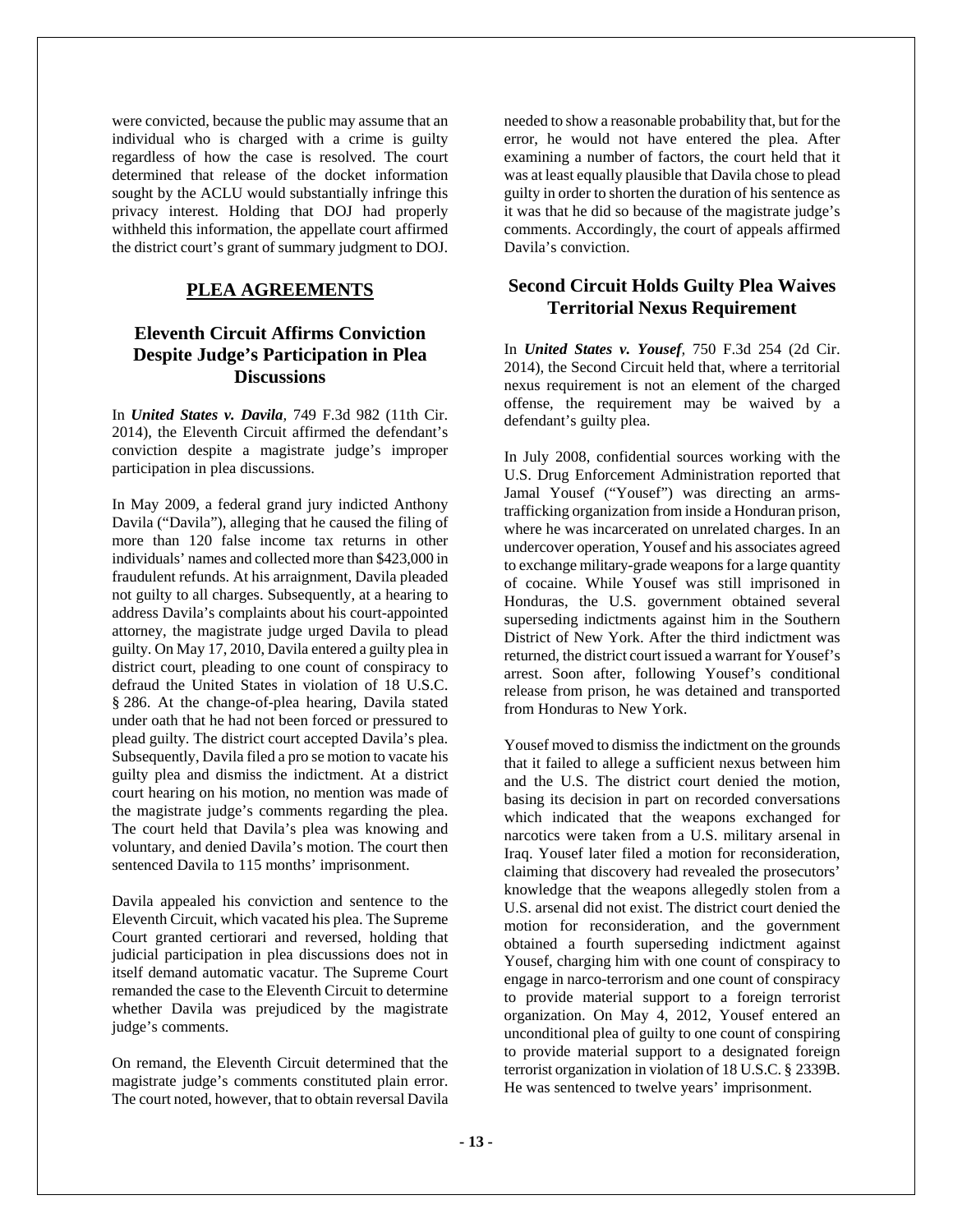On appeal, the Second Circuit acknowledged that in order for a federal criminal statute to apply extraterritorially to a defendant without violating the Due Process Clause, there must be a sufficient nexus between the defendant's alleged conduct and the U.S. The court of appeals further noted, however, that a defendant's guilty plea generally waives all challenges to the prosecution except those related to the district court's subject matter jurisdiction. In this case, the alleged absence of a territorial nexus did not implicate the district court's jurisdiction, because a nexus requirement was not an element of the charged offense. The court of appeals concluded that, by pleading guilty, Yousef had waived the territorial nexus requirement.

#### **SENTENCING**

# **Tenth Circuit Holds Defendant's Insanity Defense Precluded an Acceptance-of-Responsibility Adjustment**

In *United States v. Herriman*, 739 F.3d 1250 (10th Cir. 2014), the Tenth Circuit held that the district court did not abuse its discretion in denying the defendant, who asserted an insanity defense, a downward adjustment to his sentence for acceptance of responsibility.

After planting an explosive device near a gas pipeline and then seeing the bomb reported on the news, Daniel Herriman ("Herriman") voluntarily turned himself in to the authorities and confessed. The government charged him with attempting to destroy or damage property by means of an explosive, in violation of 18 U.S.C. § 844(i), and illegally making a destructive device, in violation of 26 U.S.C. §§ 5822, 5861(f), and 5871. At trial, Herriman asserted an insanity defense, claiming he had unknowingly planted the bomb at the behest of imaginary voices that spoke to him. He argued that when he heard the news story about the bombing, he became lucid and immediately called the police and took responsibility for his actions, volunteering every detail relating to the bomb and thus sparing the authorities from having to conduct any investigation. Rejecting Herriman's defense, the jury convicted him of both charged offenses. At sentencing, the district court declined to apply the acceptance-of-responsibility adjustment under § 3E1.1 of the U.S. Sentencing Guidelines ("U.S.S.G.") and sentenced Herriman to 63 months' imprisonment.

On appeal, the Tenth Circuit acknowledged that under Application Note 2 to U.S.S.G. § 3E1.1(a), there are rare situations in which a defendant who goes to trial may demonstrate an acceptance of responsibility by showing that he only disputed purely legal questions and did not contest material facts relating to his guilt. For the adjustment to apply in this case, the parties would have to have been in agreement that Herriman was delusional at the time he placed the bomb, and the only issue in dispute would have been whether Herriman lacked the necessary intent to commit the crime or was not guilty by reason of insanity. The court determined, however, that the factual issue of whether Herriman was delusional at the time of the offense was disputed by the parties at trial. Accordingly, the court held that Herriman did not qualify for a § 3E1.1 downward adjustment, and it affirmed Herriman's sentence.

#### **Eleventh Circuit Holds Government Failed to Prove Willful Blindness for Purposes of Sentencing Enhancement**

In *United States v. Mathauda,* 740 F.3d 565 (11th Cir. 2014), the Eleventh Circuit held that the district court erred in applying a sentencing enhancement for the defendant's violation of a prior judicial order, on the grounds that the government failed to prove the defendant was willfully blind to the order.

Sirtaj "Tosh" Mathauda ("Mathauda") and his coconspirators operated a series of companies that sold fraudulent business opportunities to U.S. residents. The sales were made over the phone from a call room in Costa Rica. Each company would operate for a few months, take money from would-be franchisees, and then cease operations, leaving victims unable to recover their funds.

In 2005, the Federal Trade Commission ("FTC") brought a civil action against Mathauda, who hired an attorney to represent him while he continued to operate his conspiracy. Unbeknownst to Mathauda, his attorney failed to respond to the FTC complaint. A default judgment was entered in 2006, pursuant to which Mathauda was ordered to cease his fraudulent activity. The final court order entering the default judgment was never served on Mathauda, and he continued to conduct his fraudulent scheme. In March 2009, he was charged with mail fraud, wire fraud, and conspiracy. He was convicted and sentenced to 252 months' imprisonment. On appeal, Mathauda objected to the district court's imposition of a two-level sentencing enhancement based on his violation of a prior judicial order under U.S.S.G.  $\S 2B1.1(b)(8)(C)$ . He argued that the twolevel enhancement was erroneous because he never received the court's order. The government argued that Mathauda should not be able to avoid the consequences of violating the terms of the default judgment issued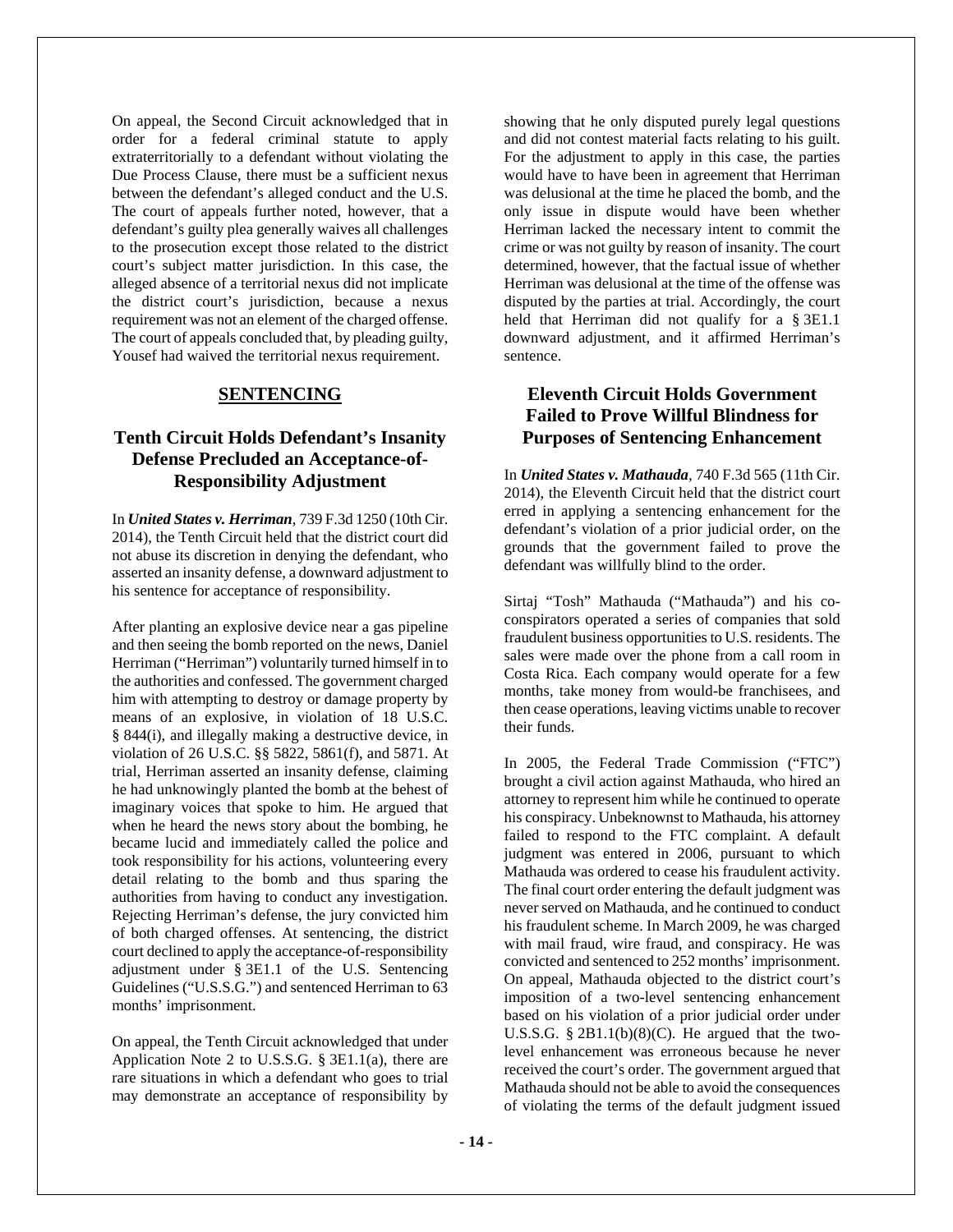against him by remaining willfully blind to the outcome of a case of which he was aware.

The Eleventh Circuit noted that there are two predominant formulations of willful blindness: (1) when a defendant purposely contrives to avoid learning all the facts; and (2) when a defendant is aware of the high probability of a fact in dispute and consciously avoids confirming that fact. The court concluded that the government failed to prove by a preponderance of the evidence that Mathauda was willfully blind to the court order under either of these formulations. Holding that the district court erred in applying the two-level enhancement, the appellate court vacated Mathauda's sentence and remanded for resentencing.

#### **Ninth Circuit Holds False Testimony at Bond Revocation Hearing May Warrant Obstruction of Justice Enhancement**

In *United States v. Taylor*, 749 F.3d 842 (9th Cir. 2014), the Ninth Circuit held that a defendant who willfully provides materially false testimony at a bond revocation hearing may be subject to an enhancement for obstruction of justice under U.S.S.G. § 3C1.1.

Terazze Taylor ("Taylor") was arrested for submitting fraudulent travel vouchers to the Veteran's Administration ("VA"). After his arrest, Taylor was released on a pretrial appearance bond. Shortly thereafter he was charged with domestic violence for assaulting his ex-girlfriend. The state prosecutor dismissed the charges, but Taylor was arrested for violating a condition of his appearance bond, prompting a pretrial bond revocation hearing. At the hearing, contrary to independent witness testimony, both Taylor and the alleged victim denied that Taylor had assaulted her. At the conclusion of the hearing, the magistrate judge found by a preponderance of the evidence that Taylor had committed the assault. Taylor ultimately pleaded guilty to defrauding the VA. At sentencing, the district court imposed a two-level enhancement for obstruction of justice under U.S.S.G. § 3C1.1, based on Taylor's false and misleading testimony at the bond revocation hearing.

On appeal, Taylor argued that the obstruction of justice enhancement was unwarranted because his statements at the hearing were not related to his offense of conviction, or to any relevant conduct. The Ninth Circuit disagreed, explaining that a bond revocation hearing is part of the prosecution of a federal offense, and therefore Taylor's false testimony during the hearing was related to his prosecution for defrauding the VA. The court also determined that Taylor had

provided materially false testimony to the magistrate judge, as required under § 3C1.1, because Taylor's testimony, if believed, could have affected his custodial status pending trial. Concluding that the district court had made sufficient findings to impose the obstruction of justice enhancement, the appellate court affirmed Taylor's sentence.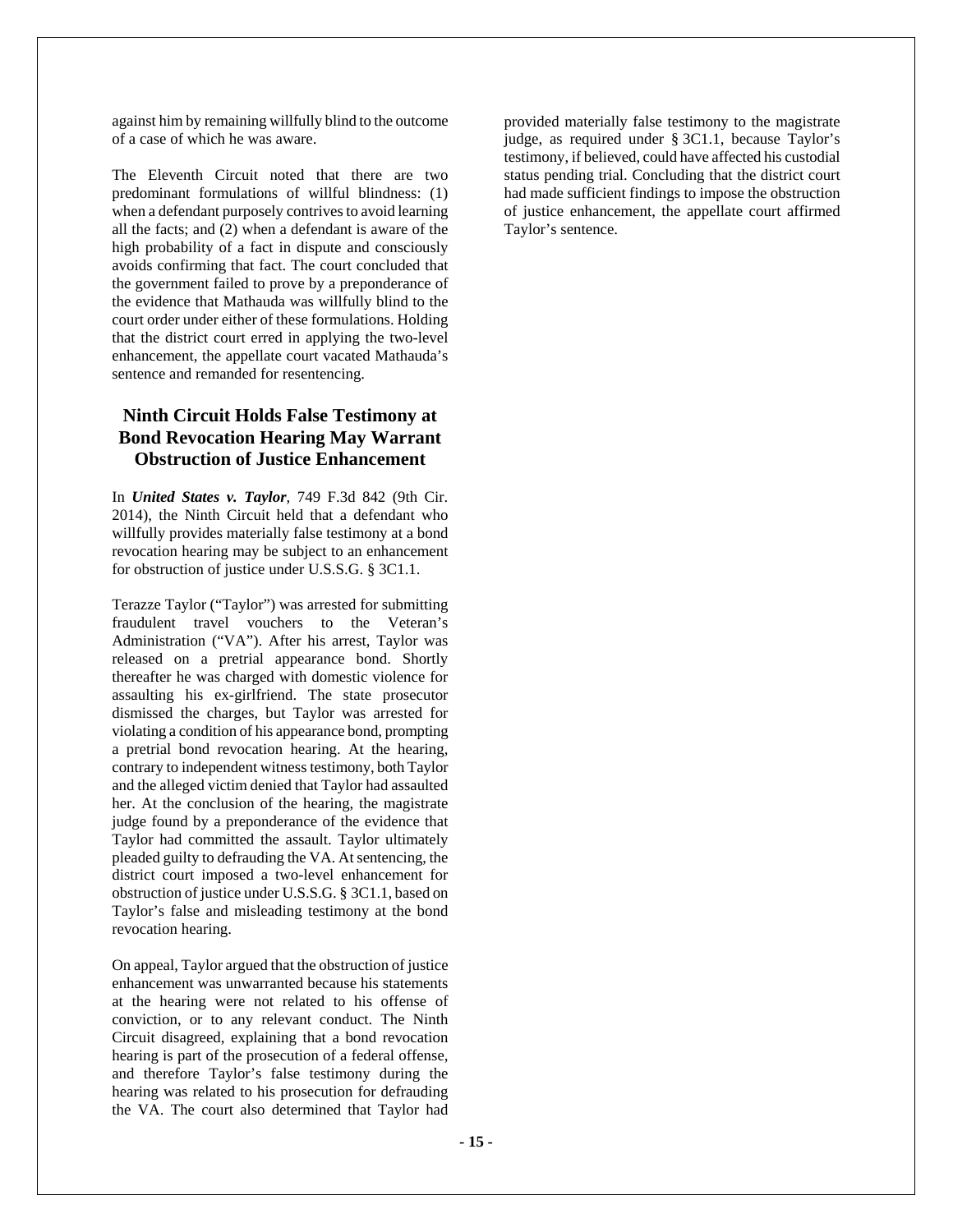# **CRIMINAL TAX BULLETIN**

#### **TABLE OF CASES**

| <b>FORFEITURE</b>       |  |
|-------------------------|--|
|                         |  |
| <b>FOURTH AMENDMENT</b> |  |
|                         |  |
|                         |  |
|                         |  |
|                         |  |
|                         |  |
|                         |  |
|                         |  |
|                         |  |
|                         |  |
| <b>FIFTH AMENDMENT</b>  |  |
|                         |  |
| <b>SIXTH AMENDMENT</b>  |  |
|                         |  |
| <b>TITLE 26</b>         |  |
|                         |  |
|                         |  |
|                         |  |
| <b>TITLE 18</b>         |  |
|                         |  |
| <b>IDENTITY THEFT</b>   |  |
|                         |  |
| <b>STRUCTURING</b>      |  |
|                         |  |
|                         |  |